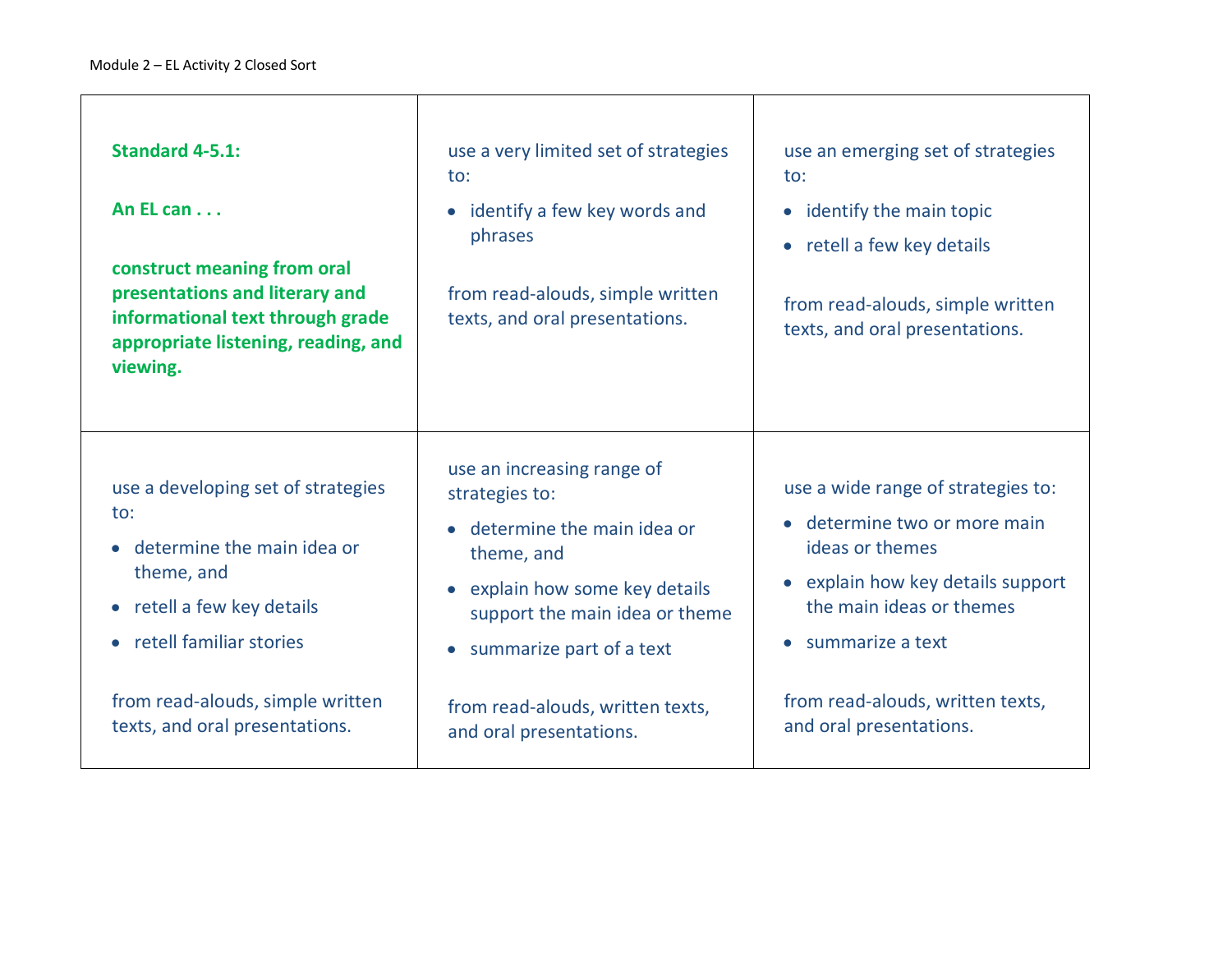| Standard 4-5.3:<br>An EL can<br>speak and write about grade-<br>appropriate complex literary and<br>informational texts and topics.                                         | • communicate simple<br>information<br>about familiar texts, topics,<br>events, or objects in the<br>environment.                                                                              | deliver short oral<br>presentations<br>compose written texts<br>$\bullet$<br>about familiar texts, topics,<br>and experiences.                                                                                     |
|-----------------------------------------------------------------------------------------------------------------------------------------------------------------------------|------------------------------------------------------------------------------------------------------------------------------------------------------------------------------------------------|--------------------------------------------------------------------------------------------------------------------------------------------------------------------------------------------------------------------|
| including a few details,<br>deliver short oral<br>presentations<br>compose written narratives<br>or informational texts<br>about familiar texts, topics<br>and experiences. | including some details,<br>• deliver short oral<br>presentations<br>compose written narratives<br>$\bullet$<br>or informational texts<br>about a variety of texts, topics,<br>and experiences. | including details and examples to<br>develop a topic,<br>• deliver oral presentations<br>compose written narrative<br>$\bullet$<br>or informational texts<br>about a variety of texts, topics,<br>and experiences. |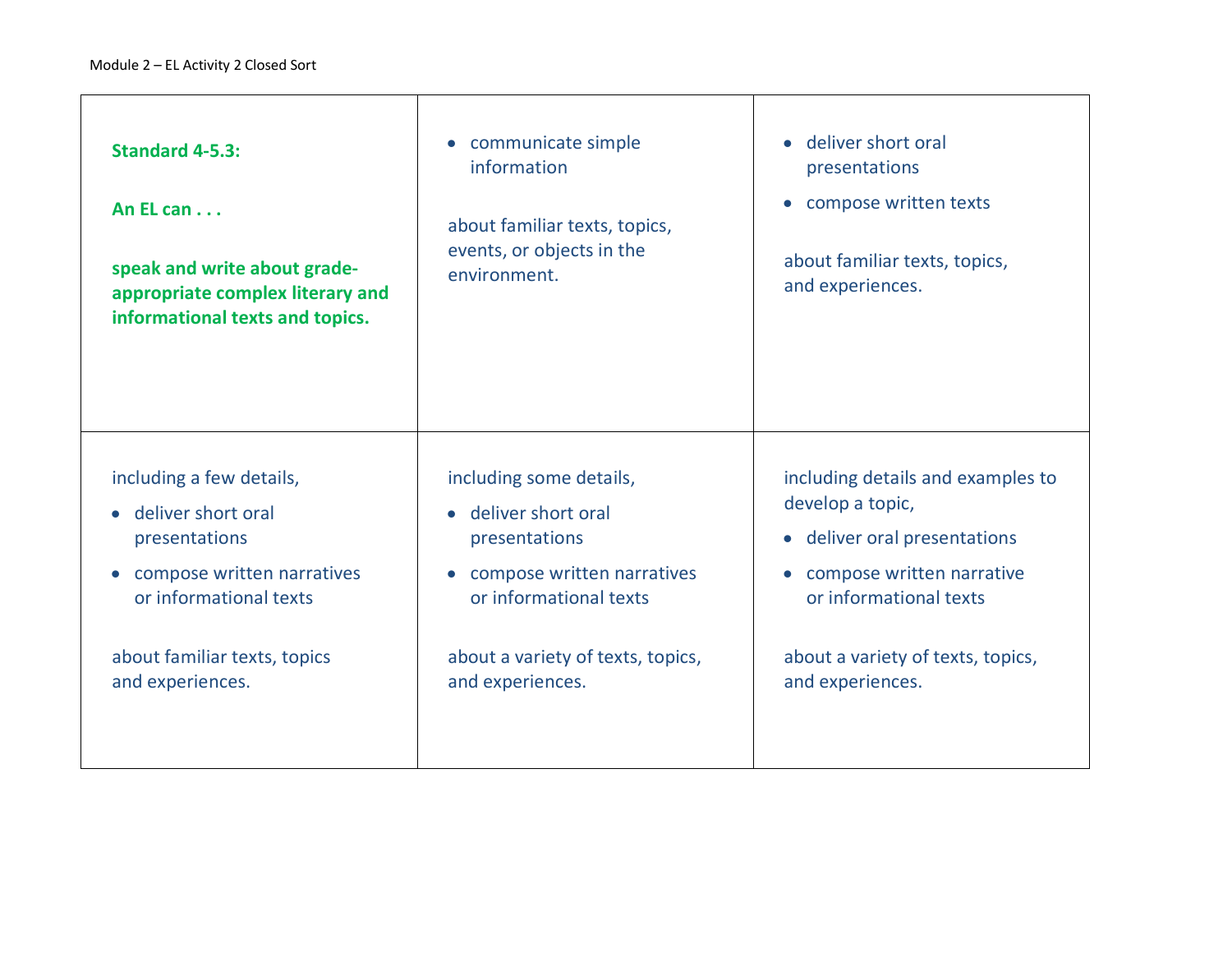#### **Module 2 Answer Key**

| <b>Standard</b>        | Level 1                | Level <sub>2</sub>    | Level 3                      | Level 4                      | Level 5                    |
|------------------------|------------------------|-----------------------|------------------------------|------------------------------|----------------------------|
| Standard 4-5.1:        | use a very limited set | use an emerging set   | use a developing set         | use an increasing            | use a wide range of        |
|                        | of strategies to:      | of strategies to      | of strategies to:            | range of strategies to:      | strategies to:             |
| An ELL can             | • identify a few key   | • identify the main   | $\bullet$ determine the main | $\bullet$ determine the main | · determine two or         |
|                        | words and phrases      | topic                 | idea or theme, and           | idea or theme, and           | more main ideas or         |
| construct meaning      |                        | • retell a few key    | • retell a few key           | • explain how some           | themes                     |
| from oral              | from read-alouds,      | details               | details                      | key details support          | • explain how key          |
| presentations and      | simple written texts,  |                       | • retell familiar            | the main idea or             | details support the        |
| literary and           | and oral               | from read-alouds.     | stories                      | theme                        | main ideas or themes       |
| informational text     | presentations.         | simple written texts, |                              | • summarize part of a        | $\bullet$ summarize a text |
| through grade          |                        | and oral              | from read-alouds,            | text                         |                            |
| appropriate listening, |                        | presentations.        | simple written texts,        |                              | from read-alouds,          |
| reading, and viewing.  |                        |                       | and oral                     | from read-alouds,            | written texts, and         |
|                        |                        |                       | presentations.               | written texts, and           | oral presentations.        |
|                        |                        |                       |                              | oral presentations.          |                            |
| Standard 4-5.3:        | • communicate          | · deliver short oral  | including a few              | including some               | including details and      |
|                        | simple information     | presentations         | details,                     | details,                     | examples to develop        |
| An ELL can             |                        | • compose written     | • deliver short oral         | • deliver short oral         | a topic,                   |
|                        | about familiar texts,  | texts                 | presentations                | presentations                | • deliver oral             |
| speak and write        | topics, events, or     |                       | • compose written            | • compose written            | presentations              |
| about grade-           | objects in the         | about familiar texts, | narratives or                | narratives or                | • compose written          |
| appropriate complex    | environment.           | topics, and           | informational texts          | informational texts          | narrative or               |
| literary and           |                        | experiences.          |                              |                              | informational texts        |
| informational texts    |                        |                       | about familiar texts,        | about a variety of           |                            |
| and topics.            |                        |                       | topics, and                  | texts, topics, and           | about a variety of         |
|                        |                        |                       | experiences.                 | experiences.                 | texts, topics, and         |
|                        |                        |                       |                              |                              | experiences.               |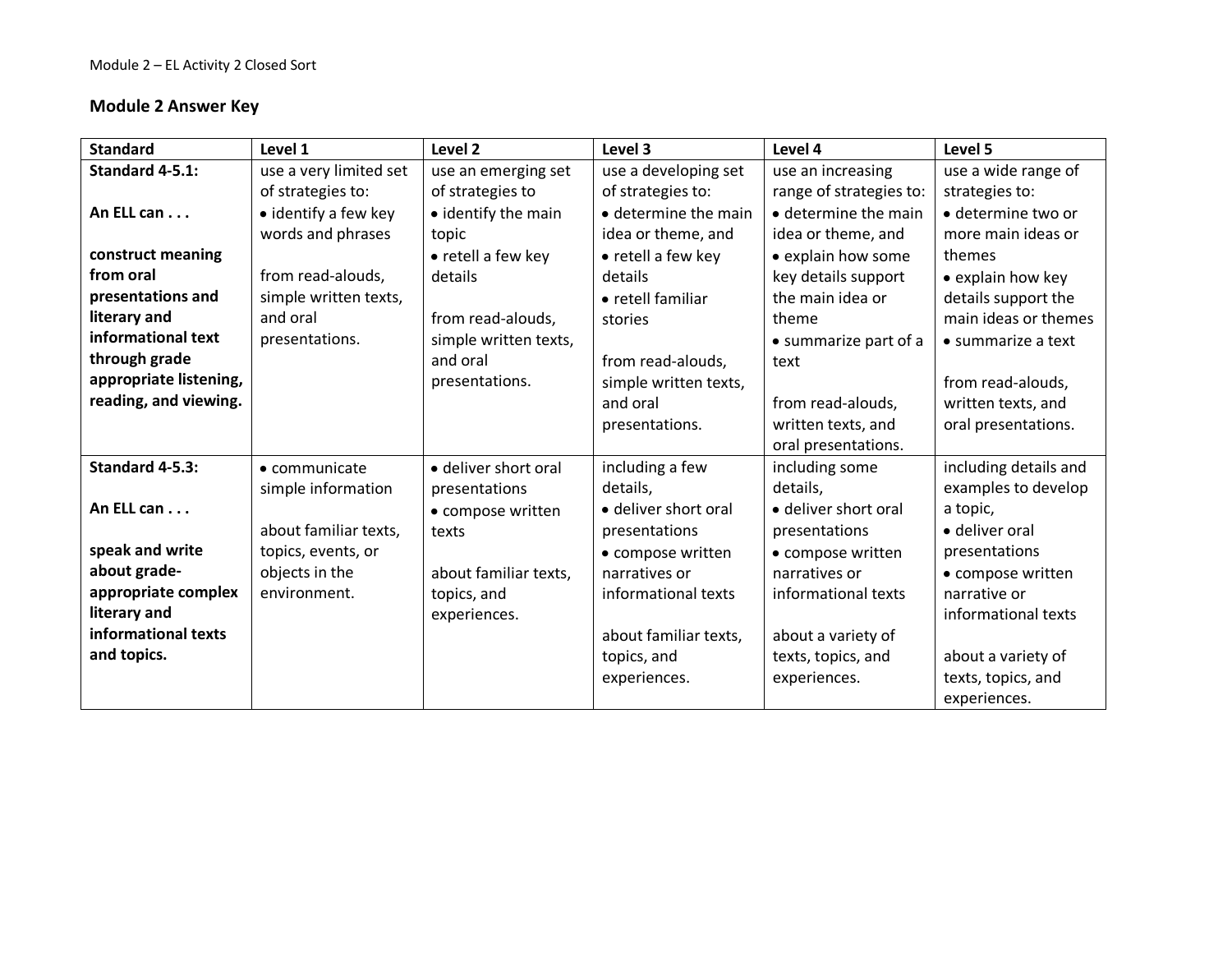# **Understanding Language**

Language, Literacy, and Learning in the Content Areas

# **Realizing Opportunities for English Learners in the Common Core**

## **English Language Arts and Disciplinary Literacy Standards**

Reprinted with permission. Stanford University: Understanding Language – Language, Literacy, and Learning in the Content Areas. Retrieved from http://ell.stanford.edu/sites/default/files/pdf/academicpapers/01\_Bunch\_Kibler\_Pimentel\_RealizingOpp%20in%20ELA\_FINAL\_0.pdf

George C. Bunch, *University of California, Santa Cruz* Amanda Kibler, *University of Virginia* Susan Pimentel, *StandardsWork®*

> *Students who meet the Standards readily undertake the close, attentive reading that is at the heart of understanding and enjoying complex works of literature. They habitually perform the critical reading necessary to pick carefully through the staggering amount of information available today in print and digitally. They actively seek the wide, deep, and thoughtful engagement with high-quality literary and informational texts that builds knowledge, enlarges experience, and broadens worldviews. They reflexively demonstrate the cogent reasoning and use of evidence that is essential to both private deliberation and responsible citizenship in a democratic republic. In short, [they] develop the skills in reading, writing, speaking, and listening that are the foundation for any creative and purposeful expression in language.* (Standards, p. 3).

This brief paper is intended to contribute to a larger—and longer—conversation about what those collectively responsible for the education of English Learners (ELs) must consider in order to maximize the affordances presented by the Common Core State Standards for English Language Arts and Literacy in History/Social Studies, Science, and Technical Subjects (hereafter referred to as the "the Standards").<sup>1</sup> In order to address how opportunities presented by the Standards can be *realized* for ELs—both *understood* and *actualized*—we focus on four particular areas emphasized by the Standards as necessary for career and college readiness and for becoming "a literate person in the twenty-first century": engaging with complex texts; using evidence in writing and research; speaking and listening in order to work collaboratively and present ideas; and developing the language to do all of the above effectively. Each of these areas represents a shift from how language and literacy instruction has often been approached, both in mainstream English language arts (ELA) and in separate courses for ELs, such as English language development  $(ELD)<sup>2</sup>$ 

The selected areas also highlight the fact that literacy instruction is a shared responsibility among teachers in *all* disciplines. In grades K–5, the standards articulate expectations for students in the areas of reading, writing, speaking and listening that apply to all subjects; in grades 6-12, the standards are divided into two sections—those specifically for ELA and those for history/social studies, science, and technical subjects. This interdisciplinary approach reflects the crucial role ELA teachers play in developing students' literacy skills while at the same time acknowledging the impact other subject matter teachers have in students' literacy development. The Standards acknowledge that college and career readiness requires reading with "an appreciation of the norms and conventions of each discipline" and writing with consideration of different kinds of tasks, purposes, and audiences.<sup>3</sup> This focus on disciplinary literacy presents new challenges for both content-area teachers and English and ESL instructors.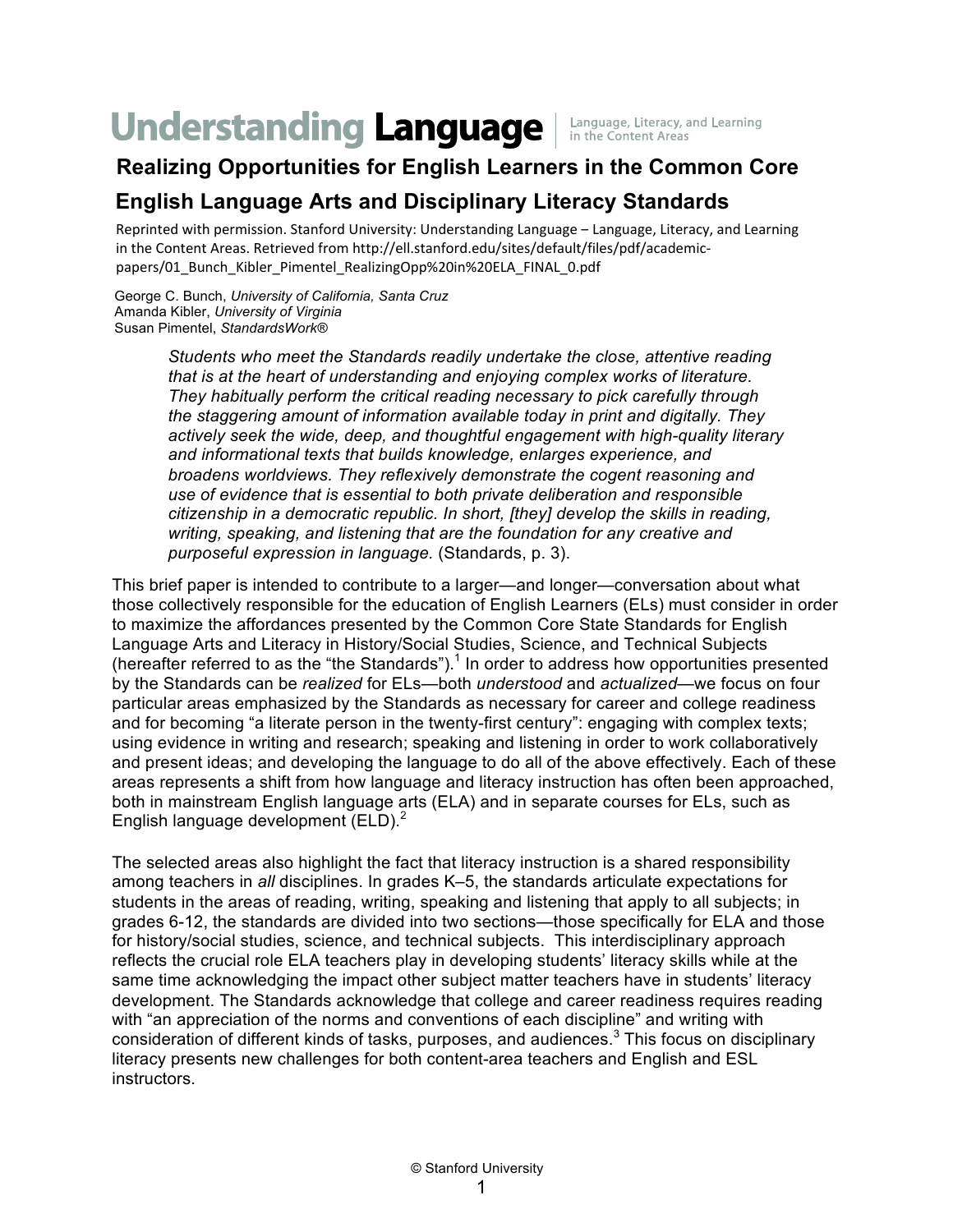For each of the domains included in the Standards (reading, writing, listening and speaking, and language), we first outline what the Standards call upon students to do, emphasizing the simultaneous challenges and opportunities for ELs. We then offer insights, derived from both research and theory, for addressing the challenges and realizing the opportunities. Before turning to each of the areas, however, it is important to emphasize the following overarching considerations:

- Any discussion about potential affordances for ELs must consider variation among ELs, including age, grade level, native languages, language proficiency levels, literacy background both in English and other languages, and quality of previous schooling.<sup>4</sup>
- Instruction for ELs must include both "macro-scaffolding," in which teachers attend to the integration of language and content within and across lessons and units, as well as "microscaffolding" during the "moment-to-moment work of teaching."<sup>5</sup>
- Because language and literacy practices vary from discipline to discipline, realizing opportunities for ELs must involve collaborative efforts across a number of different instructional settings, including ELA, ELD, and other content-area classrooms. $6$
- Practices called for by the Standards, such as *argument* and *critique*, are grounded in particular socially and culturally specific values and practices that may or may not align with those of students from different backgrounds; students from non-dominant linguistic and cultural groups may position themselves in various ways vis-a-vis mainstream expectations.<sup>7</sup>
- Socialization into new academic discourse communities involves not only the acquisition of new language and literacy skills, but also potential "internal and interpersonal struggles" and "emotional investment and power dynamics." 8

Our comments in this paper can best be understood in the context of insights about language, literacy, and learning outlined in several other papers prepared for this project<sup>9</sup>:

- All learning builds on students' prior knowledge and experiences; instruction for ELs must consider *and expand* what ELs bring to the classroom.
- Instruction should provide apprenticeship for ELs in communities of practice with teachers and peers in order to develop students' independence.
- Language development and cognitive development are interrelated and mutually dependent; ELs learn language as they learn content.
- Language can best be understood as action, rather than "form" or "function" alone; students learn to do things with language when they are engaged in meaningful activities that engage and challenge them.
- Literacy involves social practices as well as cognitive processes; reading and writing, as well as other forms of meaning-making, always represent *activity* (whether intended or not by teachers) in which participants have different purposes and take on different roles and identities.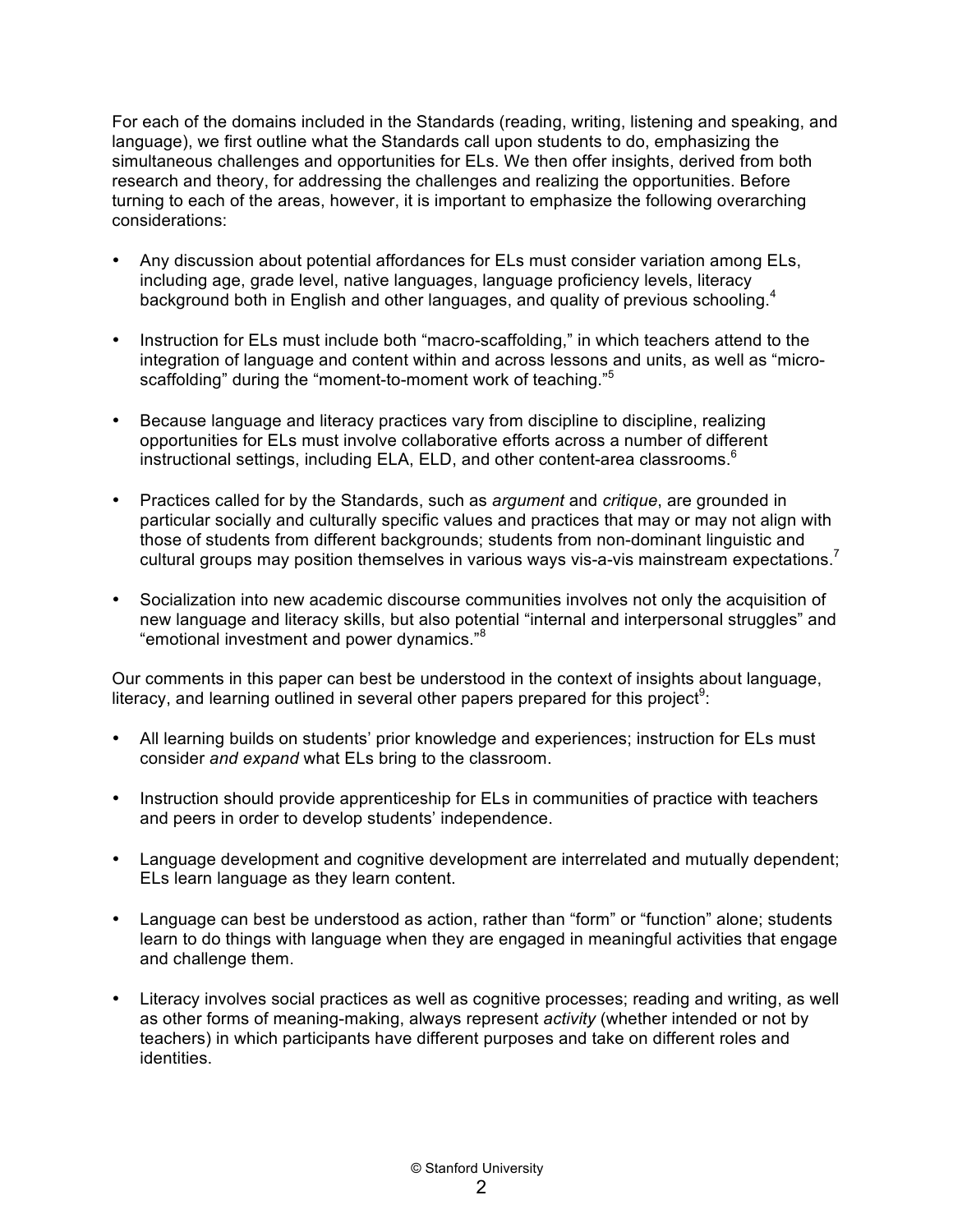- In order to develop the ability to read complex texts and engage in academic conversations, ELs need access to such texts and conversations, along with support in engaging with them.
- Learning languages involves expanding *linguistic repertoires* in order to engage in a wide variety of situations, with a wide variety of audiences, for a wide variety of purposes.
- With support, ELs can build such repertoires and engage productively in the kinds of language and literacy practices called for by the Standards for both ELA and other disciplines, even though their developing language will be marked by "non-native" or imperfect features of English.

#### **1. Reading: Engaging with Complex Texts to Build Knowledge Across the Curriculum**

The Standards require students to read and comprehend both literary and informational texts that represent steadily increasing complexity as they progress through school. Text complexity, according to the Standards, involves not only the grammatical features of a text and its vocabulary demands, but also elements such as the multiple levels of meaning embedded in a text, the explicitness with which the author's purpose is stated, the typicality of genre conventions, and the extent to which the text employs figurative language.<sup>10</sup> The Standards require that 50% of the complex texts read by students at the elementary level be informational in character—shifting to 75% in high school—reflecting the role of texts in building students' knowledge across K-12 disciplines and after high school.

Accessing and comprehending texts featuring complexity of the kinds outlined above present challenges for all students as they grapple with new and cognitively complex ideas and concepts, particularly for those who have had limited access to such texts either at home or at school. Those reading in a second language face additional challenges, as they are called upon to process "intricate, complicated, and, often, obscure linguistic and cultural features accurately while trying to comprehend content and while remaining distant from it in order to assess the content's value and accuracy."<sup>11</sup> To meet this challenge, second language readers draw on a variety of potential resources, including knowledge of the (second) language they are reading in, literacy skills in their first language, reading comprehension strategies, background knowledge related to the target reading, and interest and motivation.<sup>12</sup>

Beginning-level ELs in the younger grades learning to read for the first time face particular challenges, as they are attempting to learn to decode written text in a language they are at the very early stages of acquiring. The use and development of oral language is particularly important at this stage, as it serves as one foundation that students use to build early reading skills. The standards themselves emphasize the importance in the early grades of students' participating in discussions, asking questions, sharing their findings, and building on others' ideas. It is important to note that research has shown that ELs can develop literacy in English even as their oral proficiency in English develops. Meanwhile, ELs' early literacy experiences, including those in students' first languages, support subsequent literacy development, and "time spent on literacy activity in the native language—whether it takes place at home or at school—is not time lost with respect to English reading acquisition."<sup>13</sup>

Throughout the grades, learning about ELs' language and literacy backgrounds, interests, and motivations provides teachers with clues as to what supports might help students to compensate for the linguistic and textual challenges presented by different kinds of texts.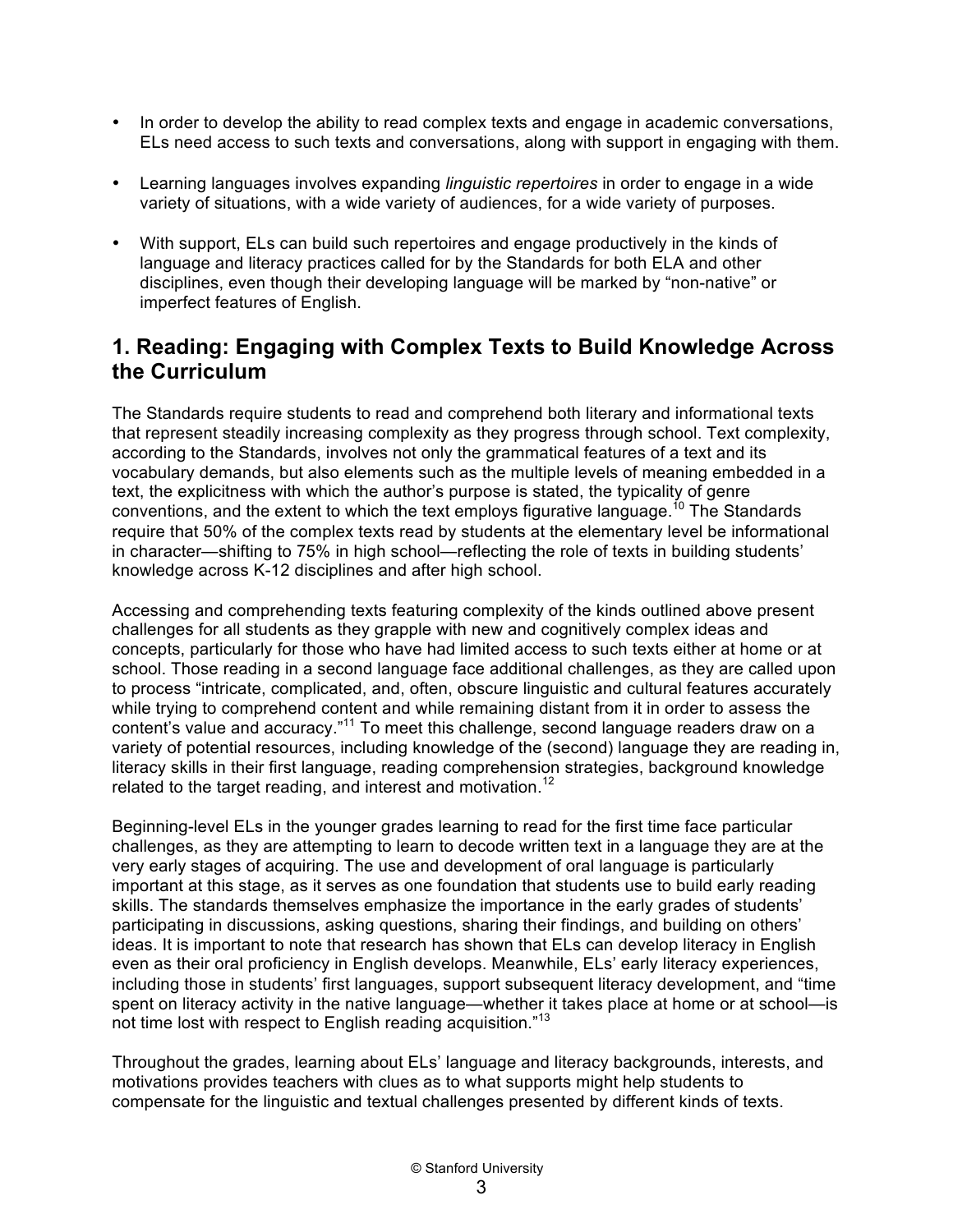Understanding students' knowledge and interests does not mean that only texts that already fit within ELs' "comfort zones" should be assigned—indeed, one of the opportunities afforded by the Standards is the promise of access to a wide variety of texts that can expand those comfort zones. Leveraging students' existing background knowledge, and building new knowledge, can be accomplished in a number of ways before and during a lesson or unit of study—without preempting the text, translating its contents for students, telling students what they are going to learn in advance of reading a particular text, or "simplifying" the text itself.<sup>14</sup> Possibilities include pre-reading activities and conversations that access and build on students' background knowledge and set up excitement and purpose for reading in a unit; text annotations that gloss crucial vocabulary or provide necessary contextual information without paraphrasing the text for students; and activities during and after reading that allow students to engage in knowledgebuilding with their classmates and teachers.<sup>15</sup> Crucial to all of the above is teachers' understanding that texts are approached differently for different purposes, and that students need opportunities to approach texts with these varied purposes in mind.<sup>16</sup>

A consideration of students' second language proficiency, literacy backgrounds, and background knowledge can also inform instructional efforts to enhance the strategic moves students can apply to engage successfully in independent reading across the curriculum especially when called upon to read texts beyond their English language proficiency levels. Such instruction can do the following:<sup>17</sup>

- Induce readers to consider (or even research) the topic at hand using more accessible texts (including those in a students' L1 for ELs who read in their first languages) in preparation for reading more difficult texts as part of the same lesson or unit.
- Assist readers in deciding which words in a given text are critical for particular uses of the text and which can be skipped.
- Focus readers' attention on meaning-critical grammatical structures (and how those might compare with how grammar is used to make similar meaning in students' first languages).
- Build on and expand readers' knowledge about how different kinds of texts are structured.
- Focus readers' attention on specific features of text complexity by choosing authentic and original texts that emphasize one or two features at a time (such as a linguistically more accessible text that features multiple meanings, a lexically dense piece with a simpler grammatical structure, or a text in the students' native language that includes the challenging text structures of an unfamiliar genre).
- Integrate a focus on vocabulary-building with meaningful activities centered around texts.<sup>18</sup>

When envisioning how to support ELs' reading of the kinds of complex texts called for by the Standards, and how to recognize students' developing ability to do so, it is also important to consider how "comprehension" is defined and measured. As is the case with struggling readers in the general student population, ELs' developing ability to "make decisions about a text and to subsequently evaluate and revise those decisions"—arguably the kind of reading valued by the Standards—may be masked, and even stifled, by instruction that only values "correct" interpretations of what a text "really" means on one hand, or the use of a pre-ordained set of "reading comprehension" strategies on the other. In other words, especially for ELs who may be called upon to read texts with increasingly unfamiliar content matter expressed in language that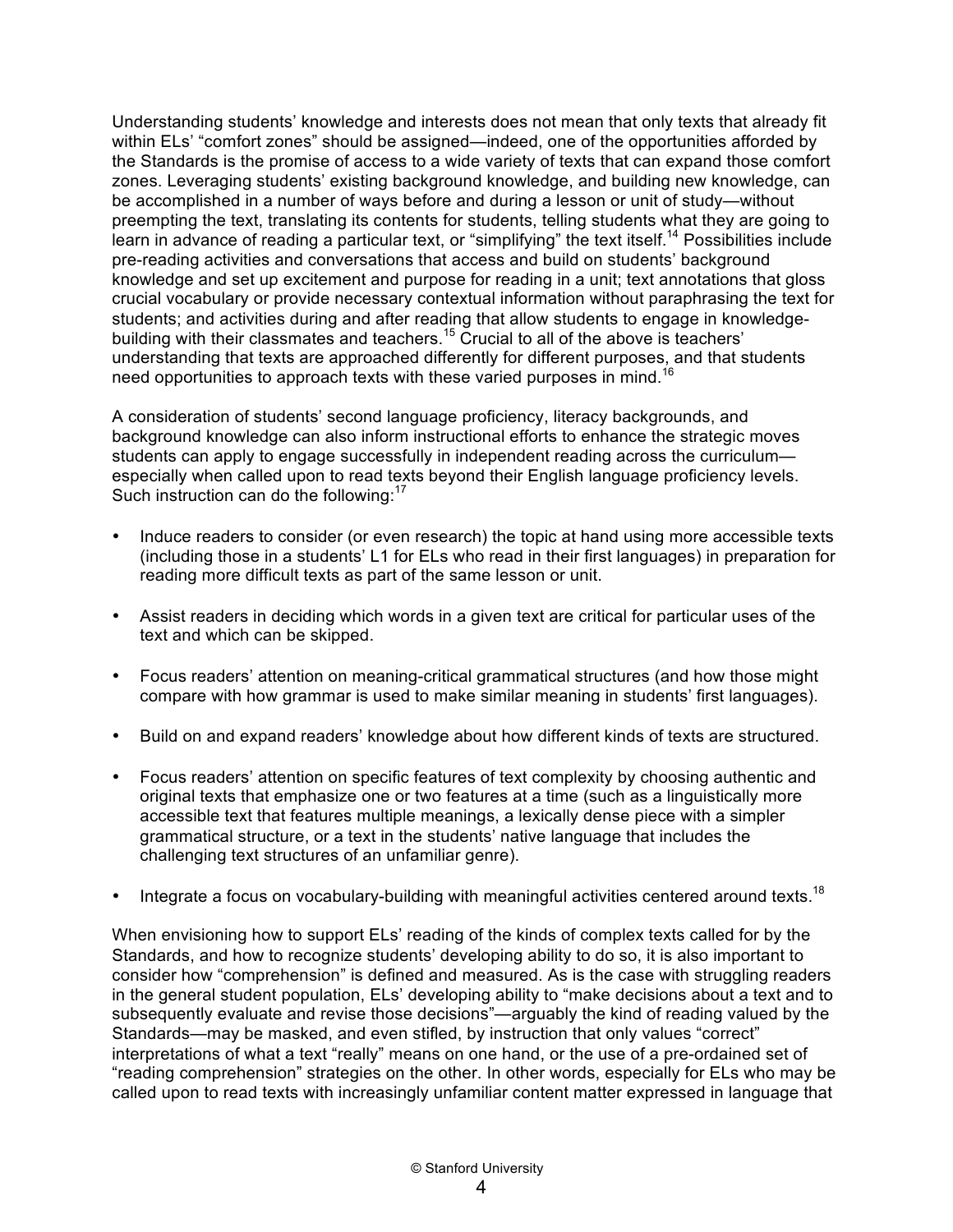is beyond their English proficiency levels, what is important to foster and recognize is ELs' use of texts and textual evidence for sense-making, even if their inferences and processes do not initially match those of the more experienced readers or native speakers of English. This is not to say that a focus on "correct answers" is never justified. Especially in content area classrooms, such clarification may be crucial. But in terms of fostering—and recognizing—students' ability to make sense of complex text, both literary and informational, ELs may be well served by opportunities to explore—and justify—their own "textual hypotheses," even if their initial interpretations diverge from those of the teacher.<sup>19</sup>

## **2. Writing: Using Evidence to Inform, Argue, and Analyze**

The Standards call upon students, by the time they graduate, to be adept at sharing information accurately to help readers better grasp a topic or concept, presenting arguments logically to defend interpretations or judgments, and crafting written language skillfully to achieve their purposes. The Standards draw on studies showing that a nexus of skills—using evidence, analyzing information in writing, and conducting research—is essential for success in the argument-based culture of universities as well as today's diverse, information-rich professional environments.<sup>20</sup> As students progress through the grades, the Standards ask them to demonstrate their growing ability to cite specific evidence in defense of the claims they make as well as consider the strength of the evidence others provide when making arguments.<sup>21</sup> The standards also incorporate and integrate a focus on research skills in order to prepare students to ask questions and solve problems independently. The goal is to ready students for college and careers so that they are able to conduct investigations, analyze information, and create products that reflect the increasing emphasis research receives in an information-based economy. In relation to research-based writing specifically, ELs not only face the common obstacles all students experience in attempting to gather, manage, and organize the flow of information; they also must analyze and evaluate what they read while negotiating a second language. This research process requires students to read complex texts and use evidence in writing (and/or orally) while navigating conventions of textual ownership and citations, an area that offers challenges for all students in an electronic age but that can be particularly challenging for EL students who have learned these culturally defined practices outside of U.S. academic settings.<sup>22</sup>

Just as teachers can carefully scaffold the reading of complex texts, they can also assist ELs to develop the ability to write for the wide variety of audiences and purposes emphasized by the Standards. Like first language writing, second language writing develops gradually over time, with considerable variation in individual learners' progress through different stages of development.<sup>23</sup> However, second language writing development is also distinct. Although second language writers are still acquiring oral language proficiency in English, they already possess age-appropriate oral language proficiency in their home language(s). Depending on their age and background, some may also have home-language literacy skills from which they can draw.<sup>24</sup> EL writers, however, are a diverse group. Some young children are exposed to writing for the first time in English-medium ELD or ELA classes. Others learn to write in more than one language in bilingual classrooms, at home, or in the community. At the secondary level, some ELs bring first-language literacy skills to the task of writing in English, but many write only in English, not having acquired home language literacy in the school or home. For individuals with prior literacy background, writing skills can transfer across languages, although questions remain regarding how these processes occur.<sup>25</sup> ELs' opportunities for classroom writing also vary according to teacher expectations, course placement, and content area, and for students with limited exposure to English outside of school, writing development may occur very slowly.<sup>26</sup>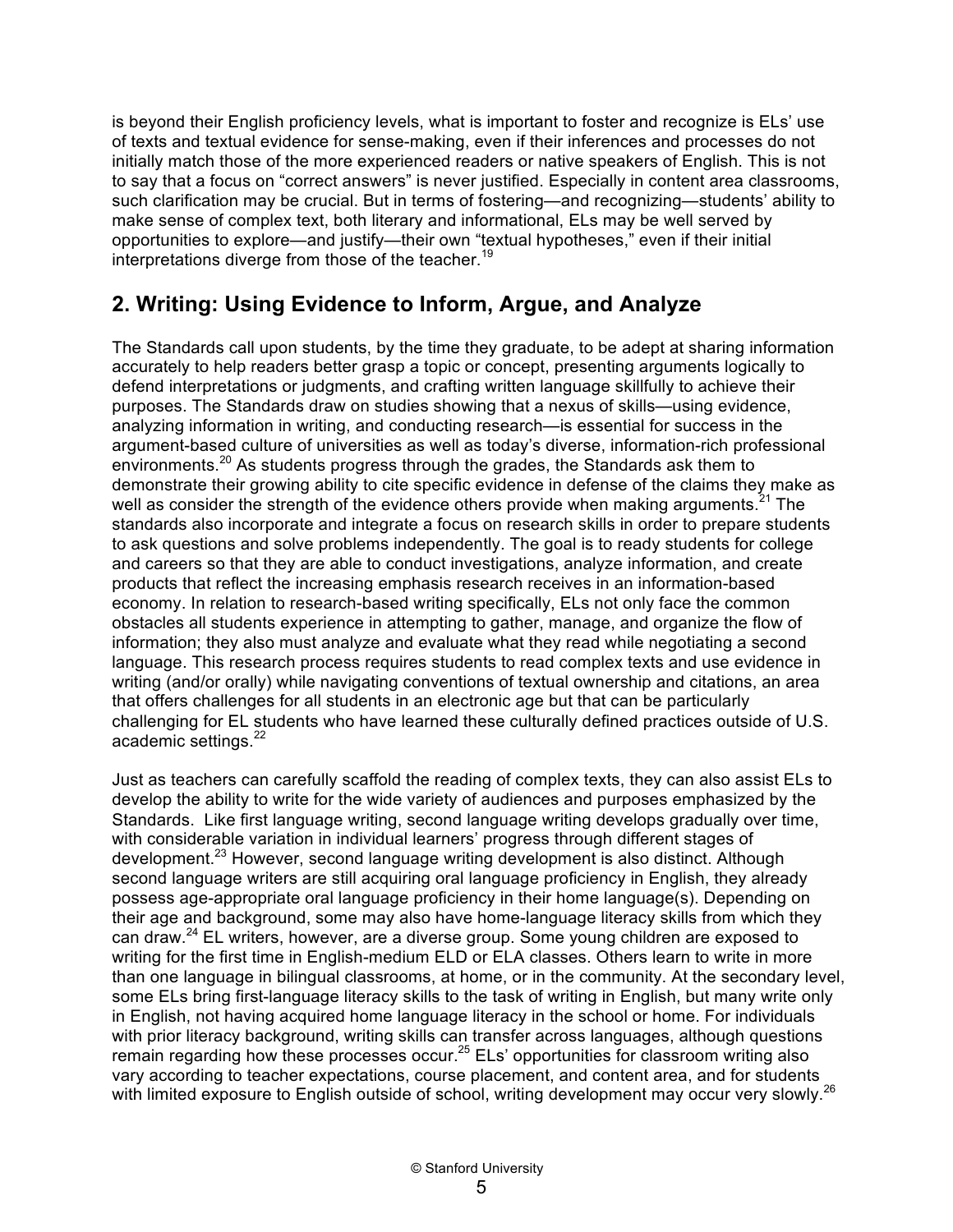Just as print exposure improves students' long-term writing development in their first language, the features of texts read by ELs influence the writing they subsequently produce.<sup>27</sup>

Several instructional strategies hold promise for ELs in meeting the Writing Standards. Overall, such strategies focus on developing what is called for by the Standards (e.g. writing different text types for different audiences and purposes and presenting knowledge gained through research) rather than ELs' production of mechanically and grammatically "flawless" writing.<sup>28</sup> Accordingly, writing instruction can do the following:

- Maximize the use of ELs' existing linguistic and cultural resources by ensuring that students have meaningful ideas to write about, allowing them to use their home languages or varieties of language during the writing process, employing technology that students already use, and drawing upon their background knowledge, practices, and experiences.<sup>29</sup>
- Provide ELs with meaningful exposure to the types of texts they will be writing, guiding students through the linguistic and rhetorical patterns found in different genres.<sup>3</sup>
- Ensure that writing instruction creates meaningful opportunities to communicate rather than mechanical exercises for text production.<sup>31</sup> These opportunities include interactions with peers and teachers about ELs' writing and sensitive yet substantive feedback about the content of their writing at multiple points throughout the writing process.

In relation to research skills specifically, instruction can:

- Encourage students with L1 literacy backgrounds to draw upon this resource to help them locate, evaluate, and analyze information.
- Assist students in selecting reading and drafting strategies appropriate for varied research tasks.
- Provide explicit guidance on the conventions of textual ownership and citations in U.S. academic settings, alongside clear yet critical explanations of the purposes these conventions serve.
- Create opportunities that allow ELs to learn research processes by participating in teacherguided and collaborative endeavors before attempting research independently.

Teachers can use such approaches to aid students in learning how to conduct investigations, analyze information, and create final products that meet the expectations of the Standards while strengthening and deepening the understanding students have of L2.

### **3. Speaking and Listening: Working Collaboratively, Understanding Multiple Perspectives, and Presenting Ideas**

The Speaking and Listening Standards call upon students to listen critically and participate actively in cooperative tasks. They require students to build upon others' ideas, articulate their own ideas, and confirm their understandings through informal, collaborative group interactions as well as formal presentations that integrate information from oral, visual, quantitative, and media sources for different audiences, tasks, purposes, and disciplines. The Standards also expect students to interpret information; explain how it contributes to target topics, texts, and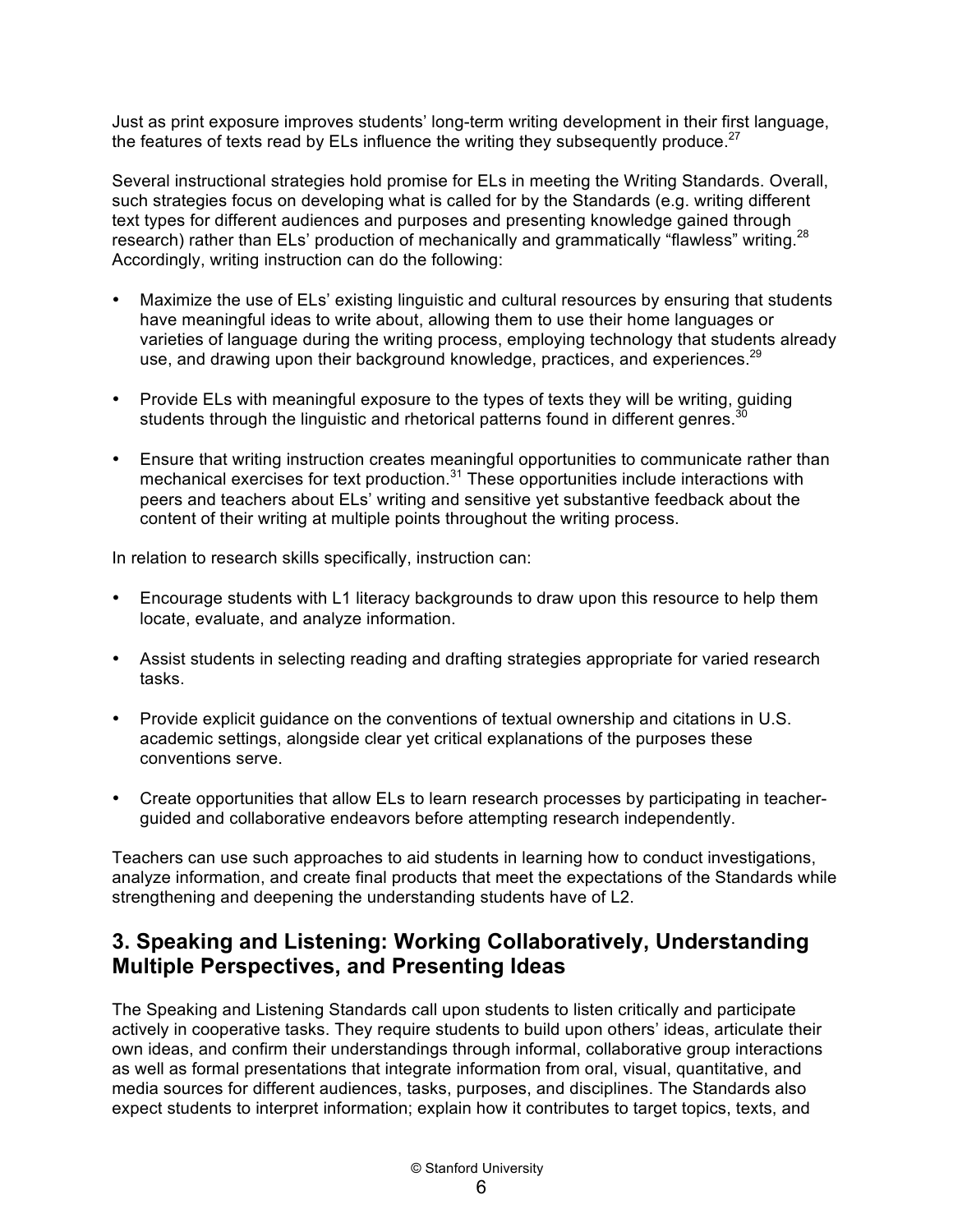issues; and "present claims and findings by sequencing ideas logically and using pertinent descriptions, facts, and details to accentuate main ideas or themes."<sup>32</sup>

As with reading, the comprehension of oral language requires a number of interrelated knowledge sources.<sup>33</sup> Effective listening comprehension also requires the use of strategies, such as focusing on relevant parts of a message, making predictions, and monitoring one's own comprehension.<sup>34</sup> At the same time, speaking and listening in the classroom involve more than individuals acting alone. Students use *interactional competence* to participate in the social context of the classroom, negotiating, constructing, and sometimes resisting norms of interaction governing various typical classroom participation structures.<sup>35</sup> Classrooms feature a number of different speech events, each of which is "directly governed by the rules or norms of the use of speech." $36$  Even within a single speech event, norms can be quite complex. $37$ 

For ELs to realize opportunities presented by the Listening and Speaking Standards, teachers across the curriculum can support students by offering a wide variety of classroom discourse structures. Many of the interactive structures conducive to building knowledge and discussing ideas also hold promise for language development.<sup>38</sup> Teachers can do the following:

- Engage students in individual, small group, and whole-class discussions that move beyond traditional initiation-response-evaluation structures to "bridging discourses" that encourage ELs to produce extended oral discourse and engage with academic registers.<sup>39</sup>
- Develop collaborative tasks that require effective and linguistically rich discussions.<sup>40</sup>
- Allow ELs to collaborate in their home languages as they work on tasks to be completed in English.<sup>41</sup>
- Teach ELs strategies for using their still-developing English language proficiency to engage in different communicative modes.<sup>42</sup> For example, listening comprehension activities can help ELs to "arrive successfully at a reasonable interpretation of extended discourse," rather than to process every word literally, which is impossible even for native English speakers to do. 43

### **4. Language: Using and Developing Linguistic Resources to Do All of the Above**.

The Standards maintain that in order to be college and career ready, students need a "firm control over the conventions of standard English," but also that "they must come to appreciate that language is at least as much a matter of craft as of rules.<sup>"44</sup> According to the Standards, students must be able to "choose words, syntax, and punctuation to express themselves to achieve particular functions and rhetorical effects." It is important to understand that ELs, by definition, will use "imperfect" (i.e. non-native-like) English as they engage in these functions and achieve these effects. By focusing on language as it relates to communicative and academic endeavors, rather than merely as the acquisition of "good" English, teachers can help students develop and use grammatical structures, vocabulary, and written and oral conventions as resources for making meaning, for learning, and for communicating with an increasing number of audiences for an increasing number of purposes.

In the context of the expectations for all students articulated by the Standards, "language instruction" for ELs can no longer be envisioned as isolated from the context of meaningful and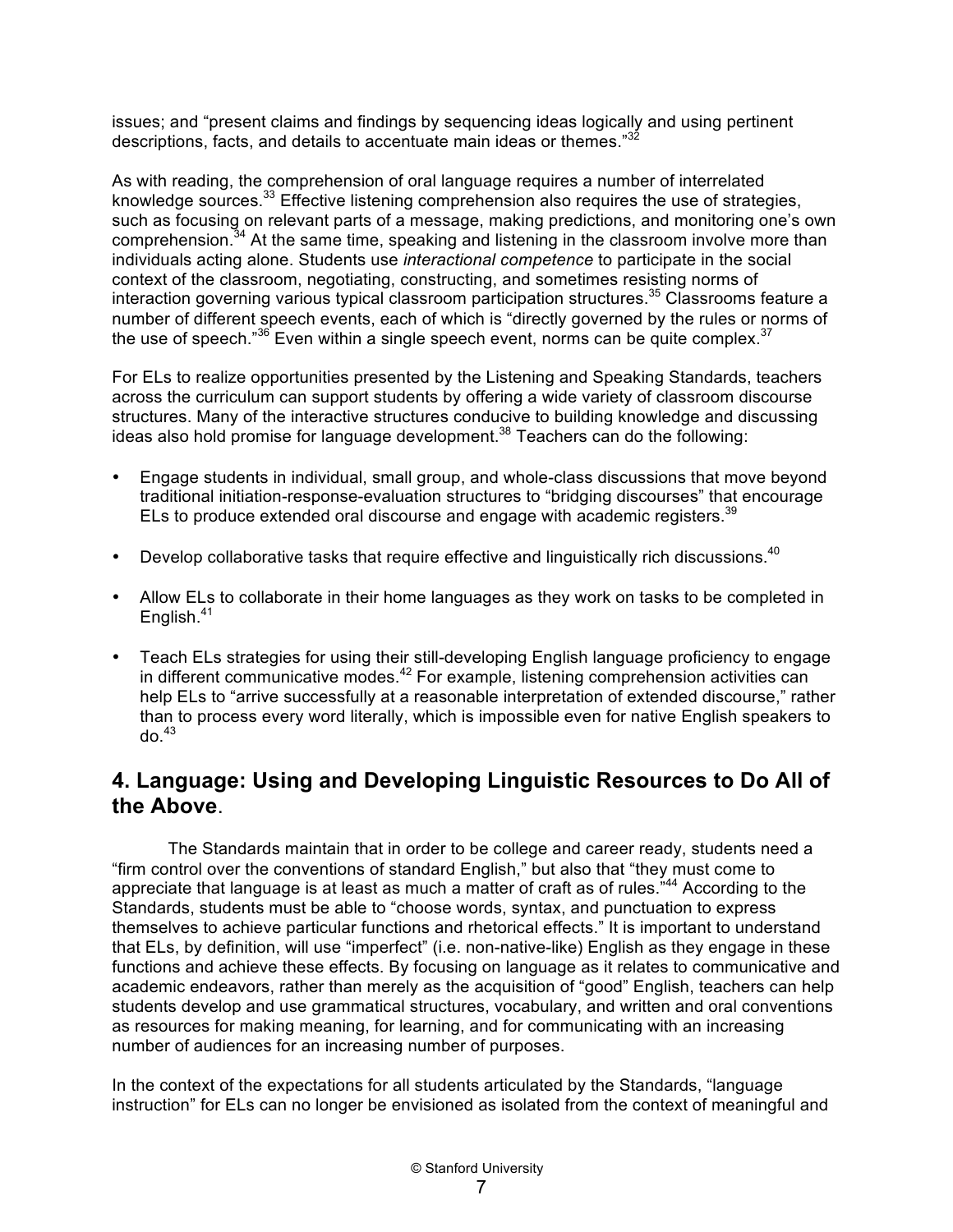engaging academic work. Although the decontextualized teaching of discrete elements of a second language (e.g. verb tenses, grammatical structures, vocabulary) may be effective for inducing the use of those elements on restricted tasks and tests that highlight them, it is unclear whether such instruction is effective for fostering the use of those elements in wider communication.<sup>45</sup> This is not to say that an explicit focus on language is not called for, but rather that such a focus must occur in conjunction with, and in the service of, meaningful academic work across the curriculum.<sup>46</sup>

In supporting the development of ELs' language, it is also important to keep in mind that all school-age children (barring either extreme impairment or severe early childhood abuse and isolation) already have the linguistic resources in at least one language to engage in a wide range of communicative settings.<sup>47</sup> All students, therefore, have first-hand knowledge of the conventions and the rhetorical craft of language as used in their own communities of practice.<sup>48</sup> In fact, children who are in the process of developing more than one language may have a heightened awareness of such functions and effects because they use two or more languages.

At the same time, students' linguistic backgrounds will be more or less closely aligned with the varieties of language privileged in school, and it is undoubtedly in the interest of ELs to expand their linguistic repertoires to include those varieties. In supporting students to do so, a couple of final points are important to keep in mind:

- ELs' incomplete acquisition of standard varieties of English should not be interpreted as students' inability or unwillingness to participate in a wide range of learning, language, and literacy practices across the disciplines, including those called for by the Standards.
- With appropriate supports, ELs' participation in the key practices called for by the Standards—especially those highlighted in this paper— can promote the development of both language and literacy.

#### **Conclusion**

We conclude by pointing out that "shared responsibility" for preparing ELs for the language and literacy called for by the Standards rests not only with teachers across the disciplines, but also with curriculum developers, textbook writers, assessment specialists, teacher educators, administrators, researchers, policymakers, and others. Our hope is that the brief comments in this paper can serve as a starting point for envisioning what role each of us—individually and collectively—might play in realizing the opportunities potentially afforded to English Learners by the Standards.

### **Acknowledgments**

We wish to thank Guadalupe Valdés, Judit Moschkovich, Kenji Hakuta, Martha Castellón, Aída Walqui, Lydia Stack, David Pook, Laura Alvarez, Lucinda Pease-Alvarez, and David Pearson for helpful conversations that contributed to the formulation and articulation of ideas for this paper.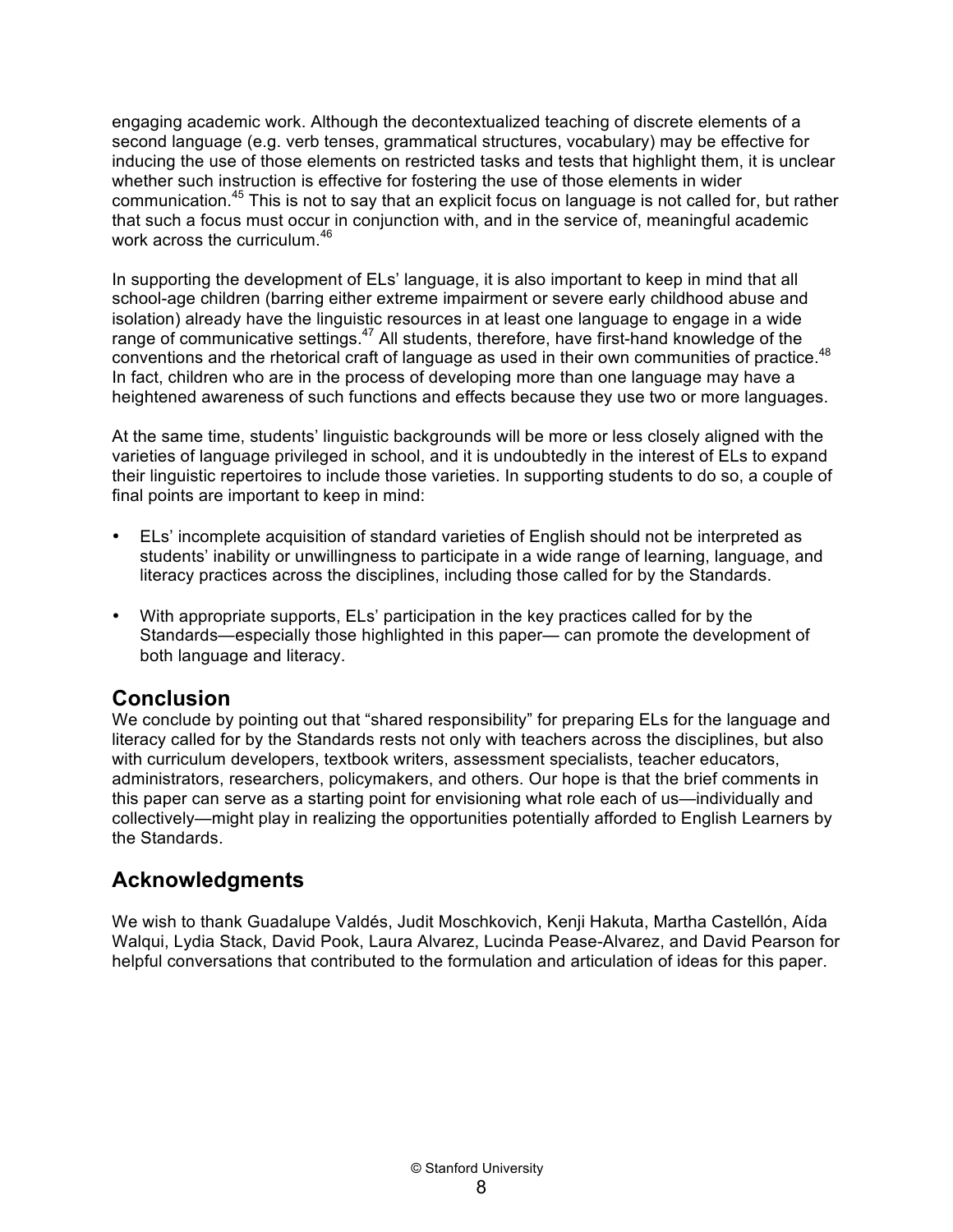#### **Notes**

 $^2$  Other terms to refer to these classrooms include English for Speakers of Other Languages (ESOL) and English as a Second Language (ESL).

 $4$  Helpful discussions of the range of characteristics necessary to consider can be found in Walqui (2005), Olsen (2010), Valdés, Bunch, Snow, & Lee (2005), and Enright (2011).<br><sup>5</sup> Schleppegrell & O'Hallaron (2011, p. 7); see also Walqui (2006) and Walqui & van Lier (2010).

 $6$  Lee & Spratley (2010); Olsen (2010); Schleppegrell (2004); Shanahan & Shanahan (2008); Valdés et al. (2005);

Wineburg, Martin, & Monte-Sano (2011).<br><sup>7</sup> Canagarajah (2004), Pennycook (2000).<br><sup>8</sup> Duff (2010, p. 170).

<sup>9</sup> See especially VanLier & Walqui (2012); Hull (2012); Wong Fillmore & Fillmore (2012); Walqui & Heritage (2012)<br><sup>10</sup> See Appendix A of the ELA and disciplinary literacy standards for further information about how text

can be defined and determined.<br> $11$  Bernhardt (2011, p. 19).

 $12$  While research on second language readers has only begun to study the ways in which these various factors interrelate, it is likely that second language readers use the resources they have in some areas to compensate for those they are lacking in others (Bernhardt, 2011).<br><sup>13</sup> Riches & Genesee (2006); see also Goldenberg & Coleman (2010).<br><sup>14</sup> Available research on second language reading indicates that text simplification is ineffective f

comprehension and may even be counterproductive (see Bernhardt, 2011, pp. 59-60).<br>
<sup>15</sup> See Walqui & vanLier (2010) for helpful suggestions for creating such activities.<br>
<sup>16</sup> Also important to understand is that readers

draws on Luke and Freebody (1990) to point out that readers are simultaneously *code breakers*, *text participants*,

text users, and text analysts; see also Schleppegrell & Colombi (2002).<br><sup>17</sup> Many of these strategies are elaborated upon in Bernhardt (2011).<br><sup>18</sup> For examples, see Kelley, Lesaux, Kieffer, & Faller (2010) and Scott, Skob

writers.

 $23$  R. Ellis's (1994) contention that acquisition of an L2 grammar occurs in stages is echoed in findings for first language writing (Loban, 1976; Henderson, 1981; Graves, 1983). See Fu (2009) and Valdés (2001) for differing descriptions of stages observed in L2 writing development.<br>
<sup>24</sup> See Harklau (2002).

<sup>25</sup> See Grabe and Kaplan (1996) and Grabe (2003).<br><sup>25</sup> See Grabe and Kaplan (1996) and Grabe (2003).<br><sup>26</sup> See Fu (1995), Harklau (1999), Hartman & Tarone (1999), Valdés (2001), and Valdés & Sanders (2006).<br><sup>27</sup> For the e

L2 writing, see Samway and Taylor (1993).

<sup>28</sup> See Truscott's (1996) review claiming no evidence supporting grammar correction in writing instruction and Ferris' (1999) rebuttal and subsequent publications (2002, 2003).<br><sup>29</sup> See the recent collection edited by Manchón (2011) regarding the use of writing in the learning process. For uses

of the first language while writing, see Fu (2009), Kibler (2010), National Council of Teachers of English (2012), and Souryasack & Lee (2007). Black (2005) and Smythe & Neufeld (2010) suggest the use of various technologies to

 $1$  Our intention is not to render a judgment regarding the content of the standards, the assumptions about literacy upon which they are based, or the appropriateness of the standards for ELs. Nor is it to provide a systematic review of the empirical literature available on the language and literacy development of ELs (for such reviews, see American Educational Research Association, 2004; Genesee, Lindholm-Leary, Saunders, & Christian, 2006; Goldenberg & Coleman, 2010; Saunders & Goldenberg, 2010).

Standards, p. 60 and p. 63.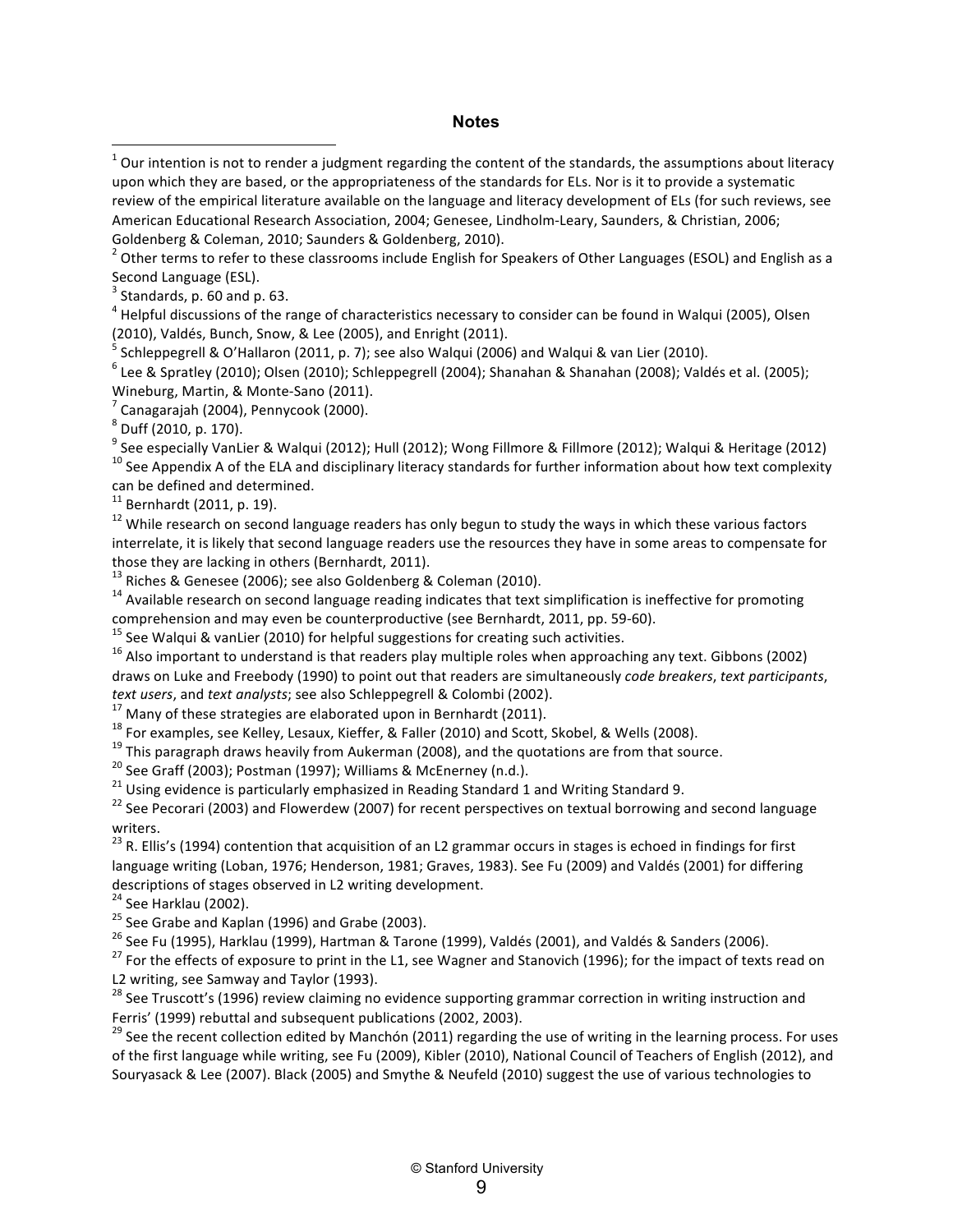facilitate writing. See Langer (1997), McGinnis (2007), and Trueba, Moll, Diaz, & Diaz (1984) regarding use of students' background knowledge, practices, and experiences.<br><sup>30</sup> Such instruction can focus explicitly on the role of grammatical and lexical features in making meaning for

different audiences and purposes (e.g. Achugar, Schleppegrell, & Oteíza, 2007; Aguirre-Muñoz, Park, Amabisca, & Boscardin, 2008; Gebhard, Harman, and Seger, 2007; Gebhard & Willett, 2008; Schleppegrell, 2004).<br><sup>31</sup> For an example, see Bunch, Lotan, Valdés, & Cohen (2005); see also Valdés (2001) and Valdés & Sanders (2006).

<u> 1989 - Andrea San Andrea San Andrea San Andrea San Andrea San Andrea San Andrea San Andrea San Andrea San An</u>

 $32$  Standards, p. 49.<br> $33$  Sources of information required for listening comprehension include schematic knowledge (factual, sociocultural,

and discourse-related background information), contextual knowledge (physical settings, participants, and what has been/will be said), and systemic knowledge (semantics, syntax, and phonology) (Anderson & Lynch, 1988).  $34$  See Anderson & Lynch (1988) and Goh (2005). It is also important to understand that because comprehension

rests on such a broad base of knowledge and strategies relevant to a given situation, the fact that ELs and their interlocutors encounter difficulties in spoken interaction is not surprising: second language listening research has documented a range of lexical, grammatical, and conceptual causes of misunderstandings for non-native speakers in spoken interactions (Rost, 2002).<br><sup>35</sup> Cazden (1986, 2001); Mehan (1979); Philips (1972, 1983).

 $36$  Hymes (1972, p. 56).<br> $37$  In classroom presentations, for example, students are often asked to manage the floor, either as individuals or as a group, while also being ready to respond to the teachers' unpredictable interjections and directives at moment's notice, as well as often engage with the student audience's questions and comments after the delivery of information (Bunch, 2009). Meanwhile, during the entire presentation, students are called upon to address different audiences simultaneously. In almost every presentation, students are asked to address their fellow classmates while knowing that the teacher is the audience who will ultimately be evaluating them. Some presentations additionally call for students to imagine that their audience knows nothing about the topic they are presenting on (even if this is not the case), or to engage in a roleplay in a contemporary or historical context. Engaging in whole-class discussions or group work involve different, but similarly complicated, rules of interaction

and audience engagement.<br><sup>38</sup> See Gutiérrez (1995); Hawkins (2004); McGroarty (1993); McGroarty & Calderón (2005).<br><sup>39</sup> See Mehan (1979) and Sinclair & Coulthard (1975) for an overview of the three-part classroom discours structure; the term "bridging discourses" comes from Gibbons (2006); see also Wells (1999) and Valdés (2004).<br><sup>40</sup> See Bunch (2006, 2009); Bunch, Abram, Lotan, & Valdés, (2001); Bunch et al. (2005).<br><sup>41</sup> See Anton & DeCami

Lapkin (2000).<br><sup>42</sup> These include the *interpersonal mode*, which requires moment-by-moment, unplanned interaction but affords

the opportunity for immediate clarification of meaning; the *presentational modes*, which allows for planning but requires anticipating audiences' needs; and *interpretive mode*, which does not require production but does not generally allow for clarification of understanding (National Standards in Foreign Language Education Project, 1996).  $^{43}$  See Brown & Yule (1983, p. 57). A number of helpful instructional activities for focusing on list

comprehension in the context of K-12 academic content instruction are available in Gibbons (2002) and Zwiers (2008).

<sup>44</sup> Standards, p. 51.<br><sup>45</sup> See Valdés, Capitelli, & Alvarez (2011) for a review of the literature on this topic.<br><sup>46</sup> For examples of integrating a focus on discrete language features with meaningful academic work, see G Harman, & Seger (2007); Schleppegrell (2004), Kelley, Lesaux, Kieffer, & Faller (2010); and Scott, Skobel, & Wells (2008).

 $^{47}$  All students, regardless of their language or cultural background, speak one or more variety of a home language, and that variety is associated with students' geographical background, racial and ethnic community, and identity affiliations; there are no speakers of any language without an "accent," and, from a linguistic standpoint, there are no varieties of English (or any other language) that are superior to any other variety (see MacSwan, 2000;

MacSwan, Rolstad, & Glass, 2002; Valdés et al., 2005).<br><sup>48</sup> See Gutiérrez, Morales, & Martinez (2009); Gutiérrez & Orellana (2006); Orellana & Gutiérrez (2006).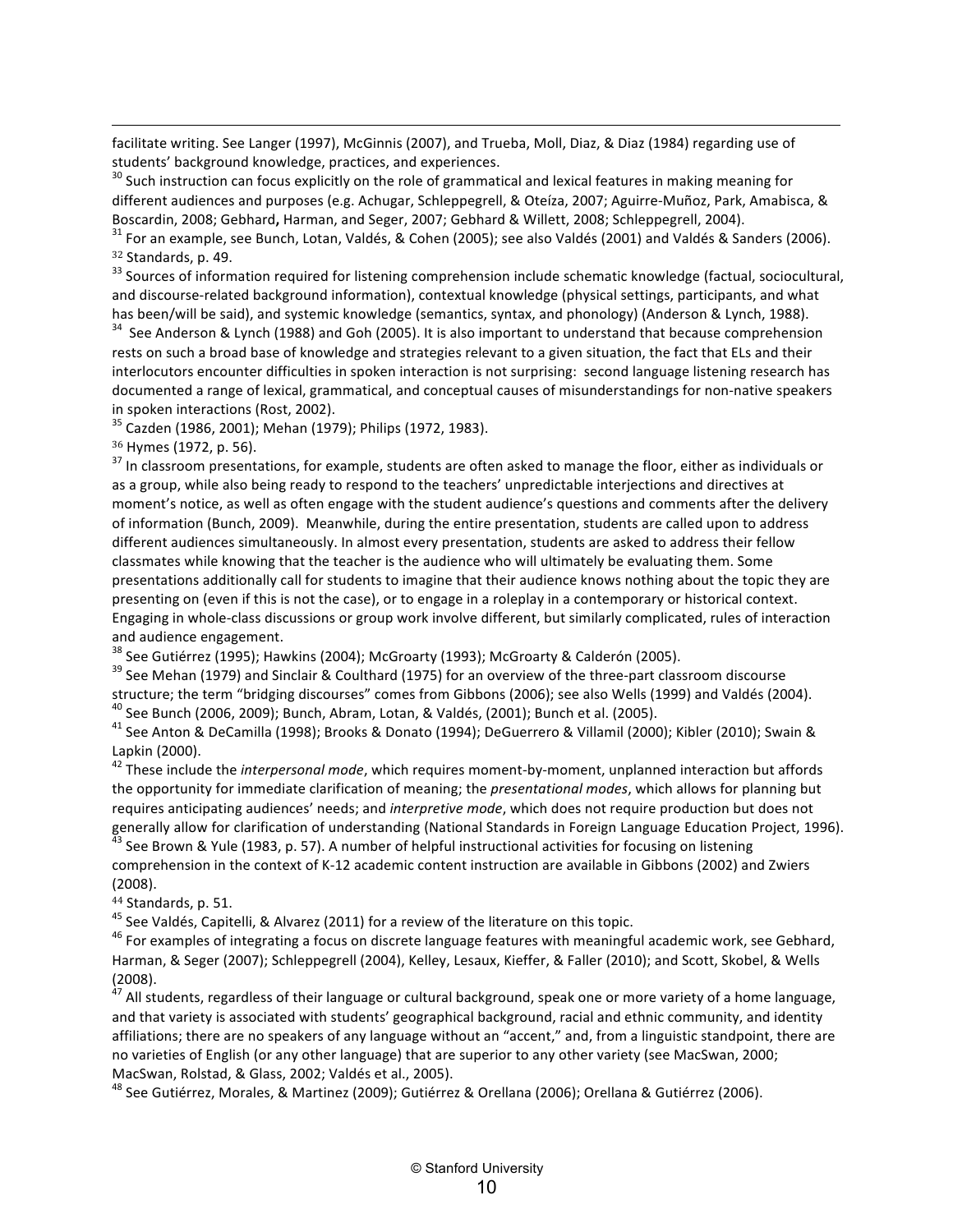#### **References**

- Achugar, M., Schleppegrell, M., & Oteíza, T. (2007). Engaging teachers in language analysis: A functional linguistic approach to reflective literacy. English Teaching: Practice and Technique, 6(2), 8-24.
- Aguirre-Muños, Z., Park, J. E., Amabisca, A., & Boscardin, C. K. (2008). Developing teacher capacity for serving ELLs' writing instructional needs: A case for systematic functional linguistics. Bilingual Research Journal, 31, 295-322.
- American Educational Research Association (2004). English language learners: Boosting academic achievement. Research Points 2(1). Retrieved from http://www.aera.net/ResearchPoints.htm.
- Anderson, A., & Lynch, T. (1988). Listening. Oxford, England: Oxford University Press.
- Anton, M., & DeCamilla, F. (1998). Socio-cognitive functions of L1 collaborative interaction in the L2 classroom. Canadian Modern Language Review, 54(3), 314-353.
- Aukerman, M. (2008). In praise of wiggle room: Locating comprehension in unlikely places. Language Arts, 86(1), 52- 60.
- Bernhardt, E. B. (2011). Understanding advanced second-language reading. New York, NY: Routledge.
- Black, R. W. (2005). Access and affiliation: The literacy and composition practices of English-language learners in an online fanfiction community. Journal of Adolescent and Adult Literacy, 49(2), 118-128.
- Brooks, F. B., & Donato, R. (1994). Vygotskyan approaches to understanding foreign language learner discourse during communicative tasks. Hispana, 77(2), 262-274.
- Brown, G., & Yule, G. (1983). Teaching the spoken language: An approach based on the analysis of conversational English. Cambridge, England: Cambridge University Press.
- Bunch, G. C. (2006). "Academic English" in the 7th grade: Broadening the lens, expanding access. Journal of English for Academic Purposes, 5, 284-301.
- Bunch, G. C. (2009). "Going up there": Challenges and opportunities for language minority students during a mainstream classroom speech event. Linguistics and Education, 20, 81-108.
- Bunch, G. C., Abram, P. L., Lotan, R. A., & Valdés, G. (2001). Beyond sheltered instruction: Rethinking conditions for academic language development. TESOL Journal, 10(2/3), 28-33.
- Bunch, G. C., Lotan, R., Valdés, G., & Cohen, E. (2005). Keeping content at the heart of content-based instruction: Access and support for transitional English learners. In J. Crandall & D. Kaufman (Eds.), Content-based instruction in primary and secondary school settings (pp. 11-25). Alexandria, VA: Teachers of English to Speakers of Other Languages.
- Canagarajah, A. S. (2004). Multilingual writers and the struggle for voice in academic discourse. In A. Pavlenko & A. Blackledge (Eds.), Negotiation of identities in multilingual contexts (pp. 266-289). Clevedon, England: Multilingual Matters.
- Cazden, C. B. (1986). Classroom discourse. In M. C. Wittrock (Ed.), Handbook of research on teaching (3rd ed., pp. 432-463). New York, NY: Macmillan.
- Cazden, C. (2001). Classroom discourse: The language of teaching and learning (2nd ed.). Portsmouth, NH: Heinemann.
- DeGuerrero, M., & Villamil, O. S. (2000). Activating the ZPD: Mutual scaffolding in L2 peer revision. The Modern Language Journal, 84(1), 51-68.
- Duff, P. A. (2010). Language socialization into academic discourse communities. Annual Review of Applied Linguistics, 30, 169-192.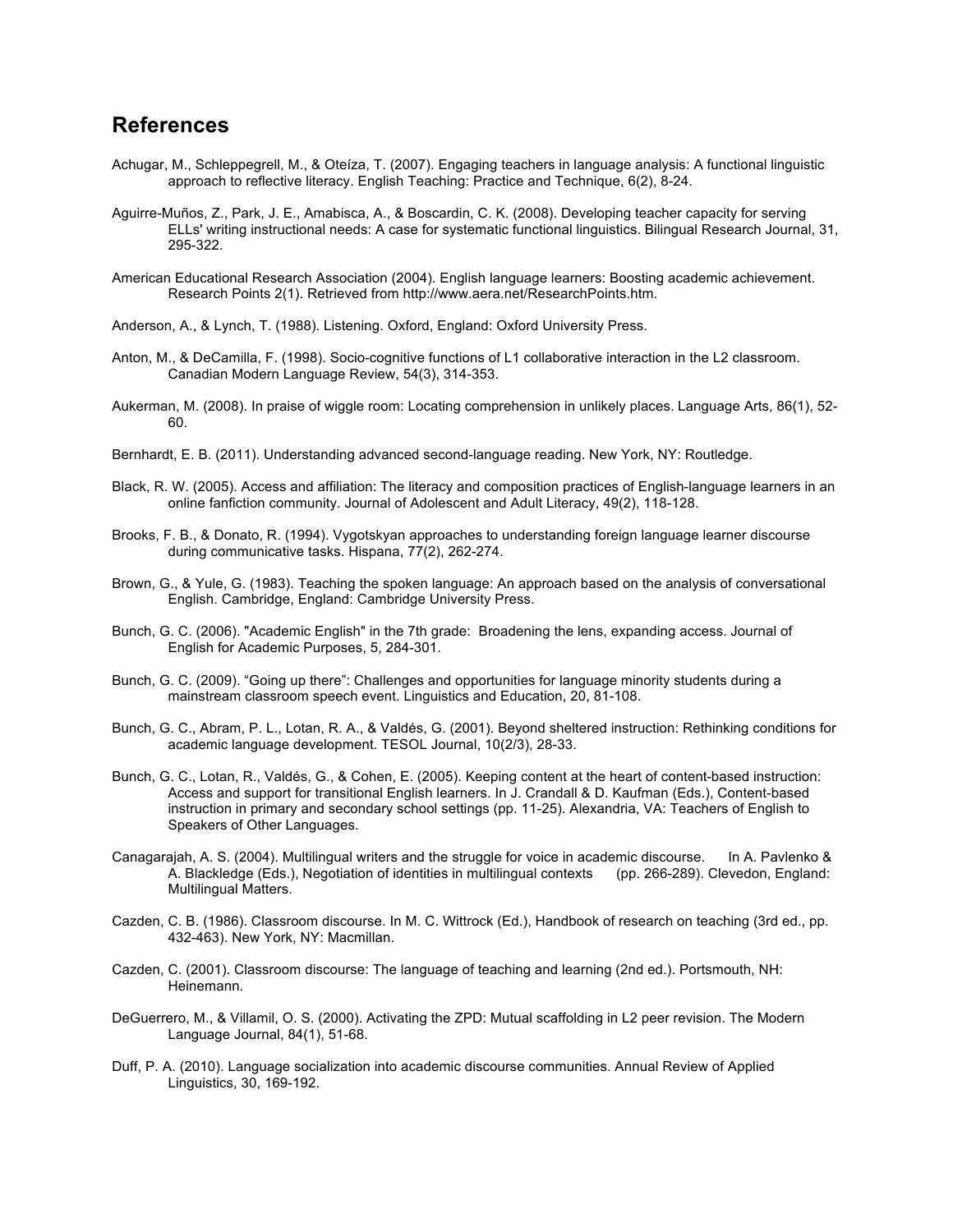- Dutro, E., & Collins, K. (2011). Journey through nine decades of NCTE-published research in elementary literacy. Research in the Teaching of English, 46(2), 141-161.
- Ellis, R. (1994). The study of second language acquisition. Oxford, England: Oxford University Press.
- Enright, K. A. (2011). Language and literacy for a new mainstream. American Educational Research Journal, 48(1), 80-118.
- Ferris, D. (1999). The case for grammar correction in L2 writing classes: A response to Truscott (1996). Journal of Second Language Writing, 8, 1-11.
- Ferris, D. (2002). Treatment of error in L2 student writing. Ann Arbor, MI: University of Michigan Press.
- Ferris, D. (2003). Response to student writing: Implications for second language students. Mahwah, NJ: Lawrence Erlbaum.
- Flowerdew, J., Li, Y. (2007). Plagiarism and second language writing in an electronic age. Annual Review of Applied Linguistics, 27, 161-183.
- Fu, D. (1995). My trouble is my English: Asian students and the American dream. Portsmouth, NH: Heinemann.
- Fu, D. (2009). Writing between languages: How English language learners make the transitions to fluency. Portsmouth, NH: Heineman.
- Gebhard, M., Harman, R., & Seger, W. (2007). Reclaiming recess: Learning the language of persuasion. Language Arts, 84(5), 419-430.
- Gebhard, M. & Willett, J. (2008). Social to academic: University-school district partnership helps teachers broaden students' language skills. Journal of Staff Development, 29(1), 41-45.

Genesee, F., Lindholm-Leary, K., Saunders, W. M., & Christian, D. (Eds.). (2006). Educating English language learners: A synthesis of research evidence. Cambridge, England: Cambridge University Press.

- Gibbons, P. (2002). Scaffolding language, scaffolding learning: Teaching second language learners in the mainstream classroom. Portsmouth, NH: Heinemann.
- Gibbons, P. (2006). Bridging discourses in the ESL classroom. New York, NY: Continuum.
- Goh, C. (2005). Second language listening expertise. In K. Johnson (Ed.), Expertise in second language learning and teaching (pp. 64-84). New York, NY: Palgrave Macmillan.
- Goldenberg, C., & Coleman, R. (2010). Promoting academic achievement among English learners: A guide to the research. Thousand Oaks, CA: Corwin.

Grabe, W. (2003). Reading and writing relations: Second language perspectives on research and practice. In B. Kroll ( Ed.), Exploring the dynamics of second language writing (pp. 242-262). Cambridge, England: Cambridge University Press.

Grabe, W., & Kaplan, R. B. (1996). Theory and practice of writing. New York, NY: Longman.

Graff, G. (2003). Clueless in academe. New Haven, CT: Yale University Press.

Graves, D. (1983). Writing: Teachers and children at work. Exeter, NH: Heinemann.

Gutiérrez, K. D. (1995). Unpackaging academic discourse. Discourse Processes, 19, 21-37.

- Gutiérrez, K. D., Morales, P. Z., & Martinez, D. C. (2009). Re-mediating literacy: Culture, difference, and learning for students from nondominant communities. Review of Research in Education, 33, 212-245.
- Gutiérrez, K., & Orellana, M. F. (2006). The "problem" of English learners: Constructing genres of difference. Research in the Teaching of English, 40, 502-507.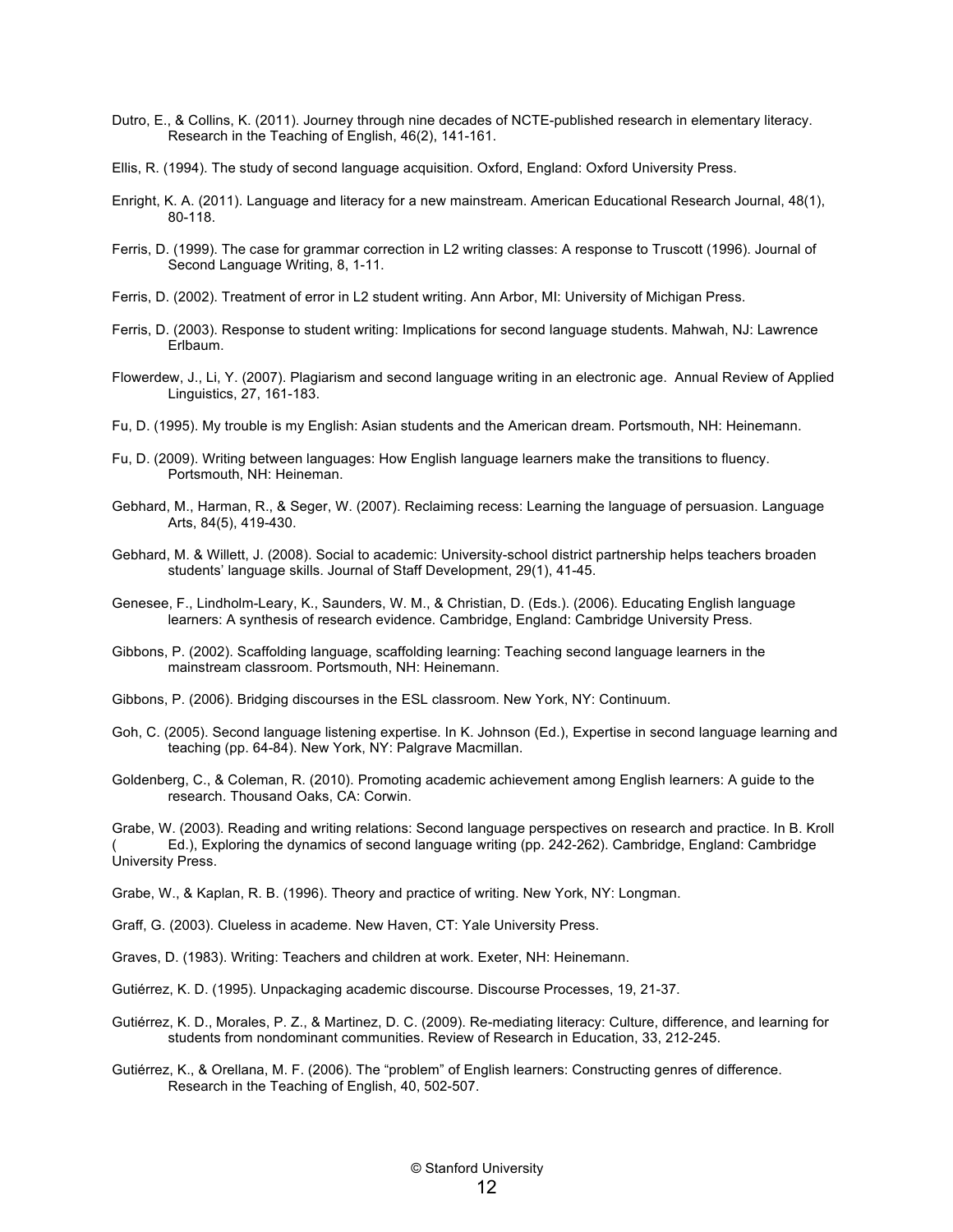- Harklau, L. (1999). The ESL learning environment in secondary school. In C. Faltis & P. Wolfe (Eds.), So much to say: Adolescents, bilingualism, and ESL in the secondary school (pp. 42-60). New York, NY: Teachers College Press.
- Harklau, L. (2002). The role of writing in classroom second language acquisition. Journal of Second Language Writing, 11, 329-350.
- Hartman, B., & Tarone, E. (1999). Preparation for college writing: Teachers talk about writing instruction for southeast Asian American students in secondary school. In L. Harklau, K. Losey, & M. Siegal (Eds.), Generation 1.5 meets college composition: Issues in the teaching of writing to U.S.-educated learners of ESL (pp. 99-118). Mahwah, NJ: Erlbaum.
- Hawkins, M. R. (2004). Researching English language and literacy development in schools. Educational Researcher, 33(3), 14-25.
- Henderson, E.H. (1981). Learning to read and spell: The child's knowledge of words. DeKalb, IL: Northern Illinois University Press.
- Hull, G. (2012, January). What is the development of literacy the development of? Paper presented at the Understanding Language Conference, Stanford, CA.
- Hymes, D. (1972). Models of the interaction of language and social life. In J. Gumperz & D. Hymes (Eds.), Directions in sociolinguistics: The ethnography of communication. New York, NY: Holt, Rinehart & Winston.
- Kelley, J. G., Lesaux, N. K., Kieffer, M. J., & Faller, S. E. (2010). Effective academic vocabulary instruction in the urban middle school. The Reading Teacher, 64(1), 5-14.
- Kibler, A. (2010). Writing through two languages: First language expertise in a language minority classroom. Journal of Second Language Writing, 19, 121-142.
- Langer, J. A. (1997). Literacy acquisition through literature. Journal of Adolescent and Adult Literacy, 40(8), 606-614.
- Lee, C. D., & Spratley, A. (2010). Reading in the disciplines: The challenge of adolescent literacy. New York, NY: Carnegie Corporation of New York.
- Leki, I. (2003). Coda: Pushing L2 writing research. Journal of Second Language Writing, 12, 103-5.
- Loban, W. (1976). Language development: Kindergarten through grade twelve. Urbana, IL: National Council of Teachers of English.
- Luke, A., & Freebody, P. (1990). Literacies programs: Debate and demands in cultural context. Prospect, 5(3), 7-16.
- MacSwan, J. (2000). The threshold hypothesis, semilingualism, and other contributions to a deficit view of linguistic minorities. Hispanic Journal of Behavioral Sciences, 22(1), 3-45.
- MacSwan, J., Rolstad, K., & Glass, G. V. (2002). Do some school-age children have no language? Some problems of construct validity in the Pre-LAS Español. Bilingual Research Journal, 26(2), 213-238.
- Manchón, R. (Ed.) (2011). Learning to write and writing to learn in an additional language. Philadelphia, PA: John Benjamins.
- McGinnis, T. A. (2007). Kmher rap boys, X-Men, Asia's fruits, and Dragonball Z: Creating multilingual and multimodal classroom contexts. Journal of Adolescent and Adult Literacy, 50(7), 570-579.
- McGroarty, M. (1993). Cooperative learning and second language acquisition. In D. Holt (Ed.), Cooperative learning: A response to linguistic and cultural diversity (pp. 19-46). Washington, DC: Center for Applied Linguistics.
- McGroarty, M., & Calderón, M. (2005). Cooperative learning for second language learners: Models, applications, and challenges. In P. A. Richard-Amato & M. A. Snow (Eds.), Academic success for English language learners (pp. 174-194). White Plains, NY: Longman.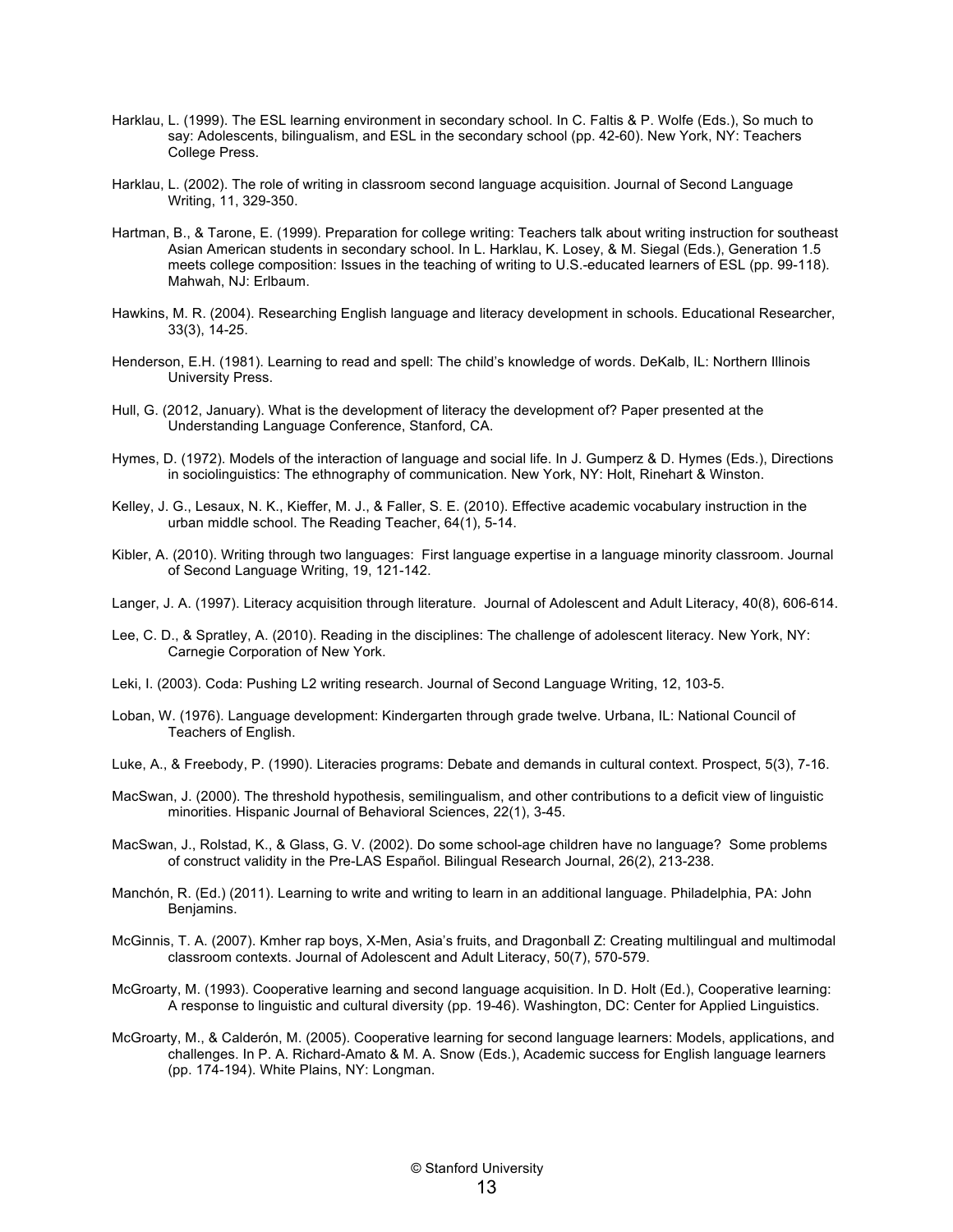Mehan, H. (1979). Learning lessons: Social organization in the classroom. Cambridge, MA: Harvard University Press.

- National Council of Teachers of English. (2011). Resolution on the student's right to incorporate heritage and home languages in writing. Retrieved from the National Council of Teachers of English (NCTE) website: http://www.ncte.org/positions/statements/homelanguages.
- National Standards in Foreign Language Education Project. (1996). Standards for foreign language learning: Preparing for the 21st century. Yonkers, NY: American Council on the Teaching of Foreign Languages.
- Olsen, L. (2010). Reparable harm: Fulfilling the unkept promise of educational opportunity for California's long term English learners. Long Beach, CA: Californians Together.
- Orellana, M. F., & Gutiérrez, K. D. (2006). What's the problem? Constructing different genres for the study of English learners. Research in the Teaching of English, 41(1), 118-123.
- Pecorari, D. (2003). Good and original: Plagiarism and patchwriting in academic second-language writing. Journal of Second Language Writing, 12(4), 317-345.
- Pennycook, A. (2000). The social politics and the cultural politics of language classrooms. In J. K. Hall & W. Eggington (Eds.), The sociopolitics of English language teaching. Clevedon, England: Multilingual Matters.
- Philips, S. (1972). Participant structures and communicative competence: Warm Springs children in community and classrooms. In C. B. Cazden, V. P. John, & D. Hymes (Eds.), Functions of language in the classroom. New York, NY: Teachers College Press.
- Philips, S. U. (1983). The invisible culture: Communication in classroom and community on the Warm Springs Indian Reservation. Prospect Heights, IL: Waveland.
- Postman, N. (1997). The end of education. New York, NY: Knopf.
- Riches, C., & Genesee, F. (2006). Literacy: Crosslinguistic and crossmodal issues. In F. Genesee, K. Lindholm-Leary, W. M. Saunders, & D. Christian (Eds.), Educating English language learners: A synthesis of research evidence (pp. 64-108). Cambridge, England: Cambridge University Press.
- Rost, M. (2002). Teaching and researching listening. Harlow, England: Pearson
- Samway, K. D., & Taylor, D. (1993). Inviting children to make connections between reading and writing. TESOL Journal, 2(3), 7-11.
- Saunders, W. & Goldenberg, C. (2010). Research to guide English Language Development instruction. In Improving education for English learners: Research-based approaches (pp. 21-81). Sacramento, CA: California State Department of Education.
- Schleppegrell, M. J. (2004). The language of schooling: A functional linguistics approach. Mahwah, NJ: Lawrence Erlbaum Associates.
- Schleppegrell, M. J., & Colombi, M. C. (Eds.). (2002). Developing advanced literacy in first and second languages. Mahwah, NJ: Lawrence Erlbaum Associates.
- Schleppegrell, M. J., & O'Hallaron, C. L. (2011). Teaching academic language in L2 secondary settings. Annual Review of Applied Linguistics, 31, 3-18.
- Scott, J. A., Skobel, B. J., & Wells, J. W. (2008). The word-conscious classroom: Building the vocabulary readers and writers need. New York: Scholastic.
- Shanahan, T., & Shanahan, C. (2008). Teaching disciplinary literacy to adolescents: Rethinking content-area literacy. Harvard Educational Review, 78(1), 40-59.
- Sinclair, J., & Coulthard, M. (1975). Towards an analysis of discourse: The English used by teachers and pupils. London, England: Oxford University Press.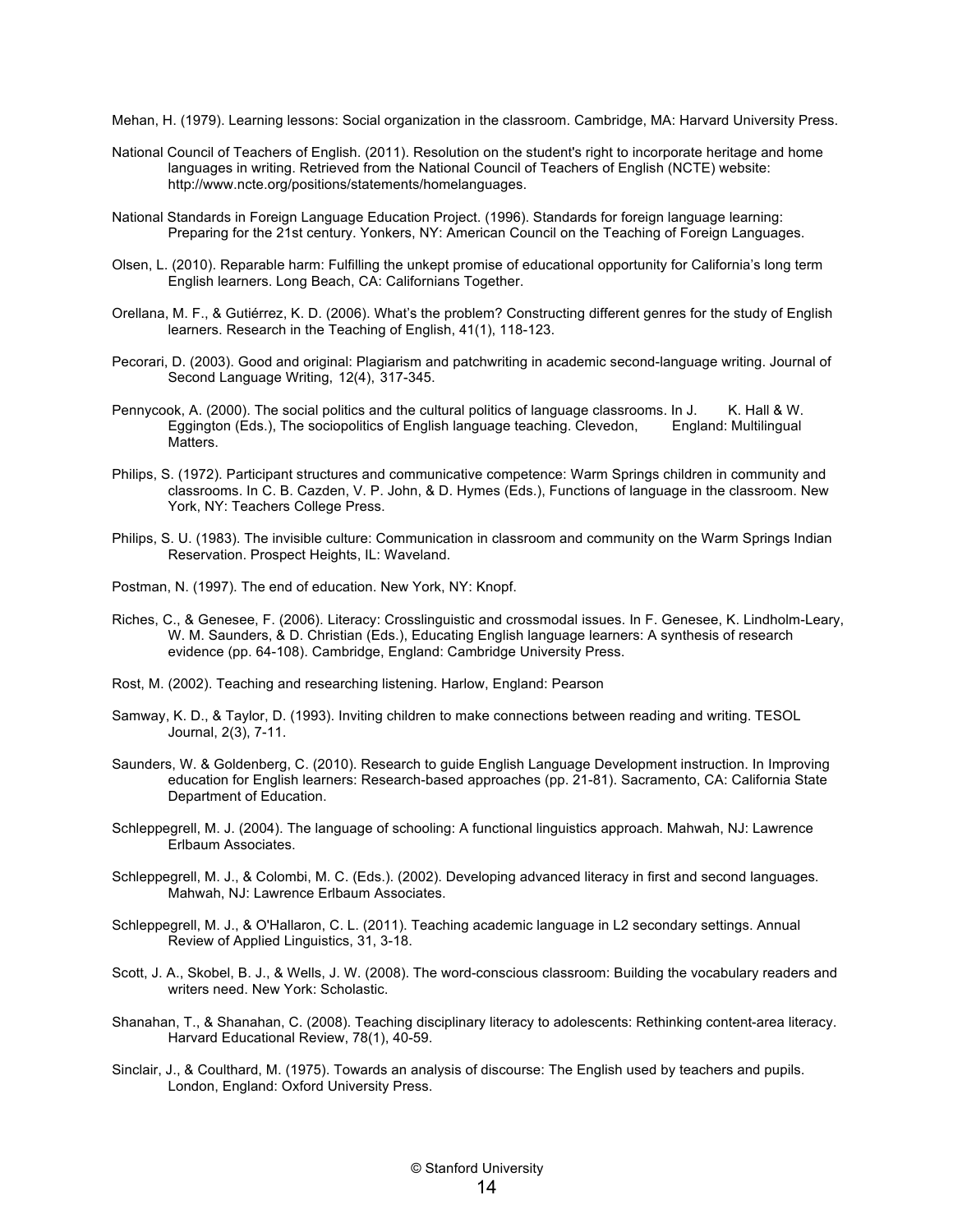- Smythe, S., & Neufeld, P. (2010). "Podcast time": Negotiating digital literacies and communities of learning in a middle years ELL classroom. Journal of Adolescent and Adult Literacy, 53(6), 488-496.
- Souryasack, R., Lee, J. S. (2007). Drawing on students' experiences, cultures and languages to develop English language writing: Perspectives from three Lao heritage middle school students. Heritage Language Journal, 5(1), 79-97.
- Swain, M., & Lapkin, S. (2000). Task-based second language learning: The uses of the first language. Language Teaching Research, 4(3), 251-274.
- Wineburg, S., Martin, D., & Monte-San, C. Reading like a historian: Teaching literacy in middle and high school history classrooms. New York: Teachers College Press.
- Trueba, H. T., Moll, L. C., Diaz, S., & Diaz, R. (1984). Final report: Improving the functional writing of bilingual secondary students. Washington, DC: National Institute of Education. (ERIC Document Reproduction Service No. ED240862). Retrieved April 1, 2011, from EBSCOHost ERIC database.
- Truscott, J. (1996). The case against grammar correction in L2 writing classes. Language Learning, 46, 327-369.
- Valdés, G. (2001). Learning and not learning English: Latino students in American schools. New York: Teachers College Press.
- Valdés, G. (2004). Between support and marginalisation: The development of academic language in linguistic minority children. International Journal of Bilingual Education and Bilingualism, 7(2&3), 102-132.
- Valdés, G., Bunch, G. C., Snow, C. E., & Lee, C. (2005). Enhancing the development of students' language(s). In L. Darling-Hammond, J. Bransford, P. LePage, K. Hammerness & H. Duffy (Eds.), Preparing teachers for a changing world: What teachers should learn and be able to do (pp. 126-168). San Francisco, CA: Jossey-Bass.
- Valdés, G., Capitelli, S., & Alvarez, L. (2011). Latino children learning English: Steps in the journey. New York, NY: Teachers College Press.
- Valdés, G., & Sanders, P. A. (2006). Latino ESL students and the development of writing abilities. In C. R. Cooper & L. Odell (Eds.), Evaluating writing: The role of teachers' knowledge about text, learning, and culture (pp. 249-278). Urbana, IL: National Council of Teachers of English.
- van Lier, L., & Walqui, A. (2012, January). How teachers and educators can most usefully and deliberately consider l anguage. Paper presented at the Understanding Language Conference, Stanford, CA.
- Walqui, A. (2005). Who are our students? In P. A. Richard-Amato & M. A. Snow (Eds.), Academic success for English language learners (pp. 7-21). White Plains, NY: Longman.
- Walqui, A. (2006). Scaffolding instruction for English language learners: A conceptual framework. International Journal of Bilingual Education and Bilingualism, 9(2), 159-180.
- Walqui, A., & Heritage, M. (2012, January). Instruction for diverse groups of English language learners. Paper presented at the Understanding Language Conference, Stanford, CA.
- Walqui, A., & Van Lier, L. (2010). Scaffolding the academic success of adolescent English language learners: A pedagogy of promise. San Francisco, CA: WestEd.
- Wagner, R., & Stanovich, K. (1996). Expertise in reading. In K. A. Ericsson (Ed.), The road to excellence (pp. 189- 225). Mahwah, NJ: Lawrence Erlbaum.
- Wells, G. (1999). Putting a tool to different uses: A reevaluation of the IRF sequence. In Dialogic inquiry: Toward a sociocultural practice and theory of education (pp. 167-208). Cambridge, England: Cambridge University Press.
- Wong Fillmore, L., & Fillmore, C. (2012, January). What does text complexity mean for English learners and language minority students? Paper presented at the Understanding Language Conference, Stanford, CA.